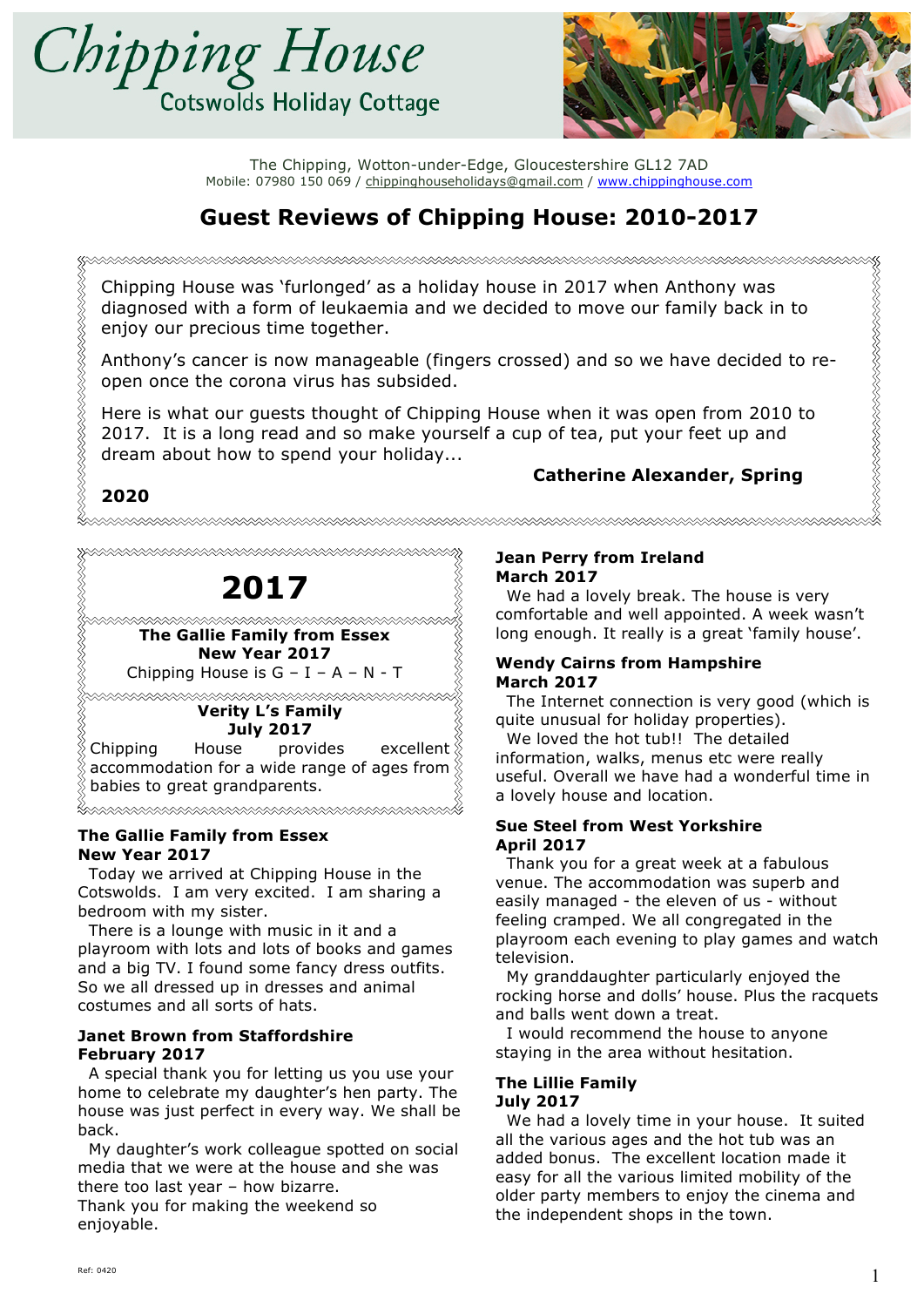



# **Guest Reviews of Chipping House: 2010-2017**

<u>K</u>

### **Verity L's Family July 2017**

 Chipping House provides excellent accommodation for a wide range of ages from babies to great grandparents. Spacious but cosy it provides separate living room and playroom along with outside play/sun room. Hot tub a big bonus for all guests.

 The location is very central to the small friendly town of independent shops, 2 minutes from swimming pool and cinema with a constantly changing programme of entertainment. Particularly successful for our party were trips to Cattle Country, Berkeley Castle (check open days), and Newark Park - a unique National Trust property.

1999-1999 Seria Alander Alander Alander Alander Alander Alander Alander Alander Alander Alander Alander Alande

# **2016**

#### **たたたたたたたたたたたたたんだんだんだんだんたんたんたんたんたんたんたんたんだん David and Judith Lloyd from Derbyshire April 2016**

We have stayed in many good quality cottages over the years but we have never stayed in one that is so well equipped and welcoming

#### **Katrina Davis from Cheshire May 2016**

Everyone had space to chat, to cook, to eat and drink and to play

**xxxxxxxxxxxxxxxxxxxxxxxxxxxxxxxxxx Richard Kiedish from Cheshire August 2016**

We had one child quietly reading in one room, with others playing next door and adults  $\frac{1}{2}$ having a chat in another room – the recipe for  $\frac{2}{3}$ a great holiday

**≈≈≈≈≈≈≈≈≈≈≈≈≈≈≈≈≈≈≈≈≈≈≈≈≈≈≈≈≈≈≈**≈≈ **Zena Hayes from Herefordshire**

#### **October 2016**

\*\*\*\*\*\*\*\*\*\*\*\*\*\*\*\*\*\*\*\*\*\*\*\*\*\*\*\*\*

Lovely to have all of those little touches that are not usually thought of in holiday houses

**Mrs Dawn O'Brien from Rickmansworth**

**January 2016** The owner was so friendly and helpful prior to our arrival. The location of the house is perfect, within walking distance of all town amenities,

lovely places to eat, and surrounded by beautiful walks.

 Parking for several cars within the grounds. The house wrapped us in warmth and relaxation, the atmosphere is welcoming and homely, and there are so many features that made our stay so special. Quality and attention to detail in such an historic family home.

 The hot tub with twinkling lights as darkness fell was gorgeous!

Comfortable beds, fluffy towels, endless hot water, logs for the wood burners, so much china, cutlery and cooking utensils. Highly recommended.

#### **Mrs Patricia Bowler February 2016**

 The best thing for me: all the original artwork, including embroidery and quilting. Exquisite.

#### **Mrs Heather Watkin from Hampshire March 2016**

 Thank you so much for enabling my friends and me to stay in your beautiful home. We had a wonderful weekend and enjoyed cooking for ourselves at Chipping House whilst relishing its splendours; we went on two lovely countryside walks from the house, so nice not to have to get in the car; explored the town and its shops; enjoyed a pub lunch at the Royal Oak on Sunday and generally had enormous fun.

 The house is so well equipped with information packs on everything we could have wished to know, and three of us ventured in to the hot tub which was absolutely lovely.

#### **Mr R I Jones from Southport March 2016**

 A very well thought out selection of notes for guidance made for an easy to operate household – log fire burner, hot tub outside and kitchen appliances etc.

 A most enjoyable stay in a clean, cosy, interesting and comfortable house, ideally suited for the town and the environs.

#### **Mark Hedges from Norfolk March 2016**

 Just wanted to let you know that we had a really good time at the house and at Cheltenham races. We made good use of the Star next door and had a slap up Indian in Wotton on Thursday night. The house was a delight and perfect for our needs so thank you for all your help.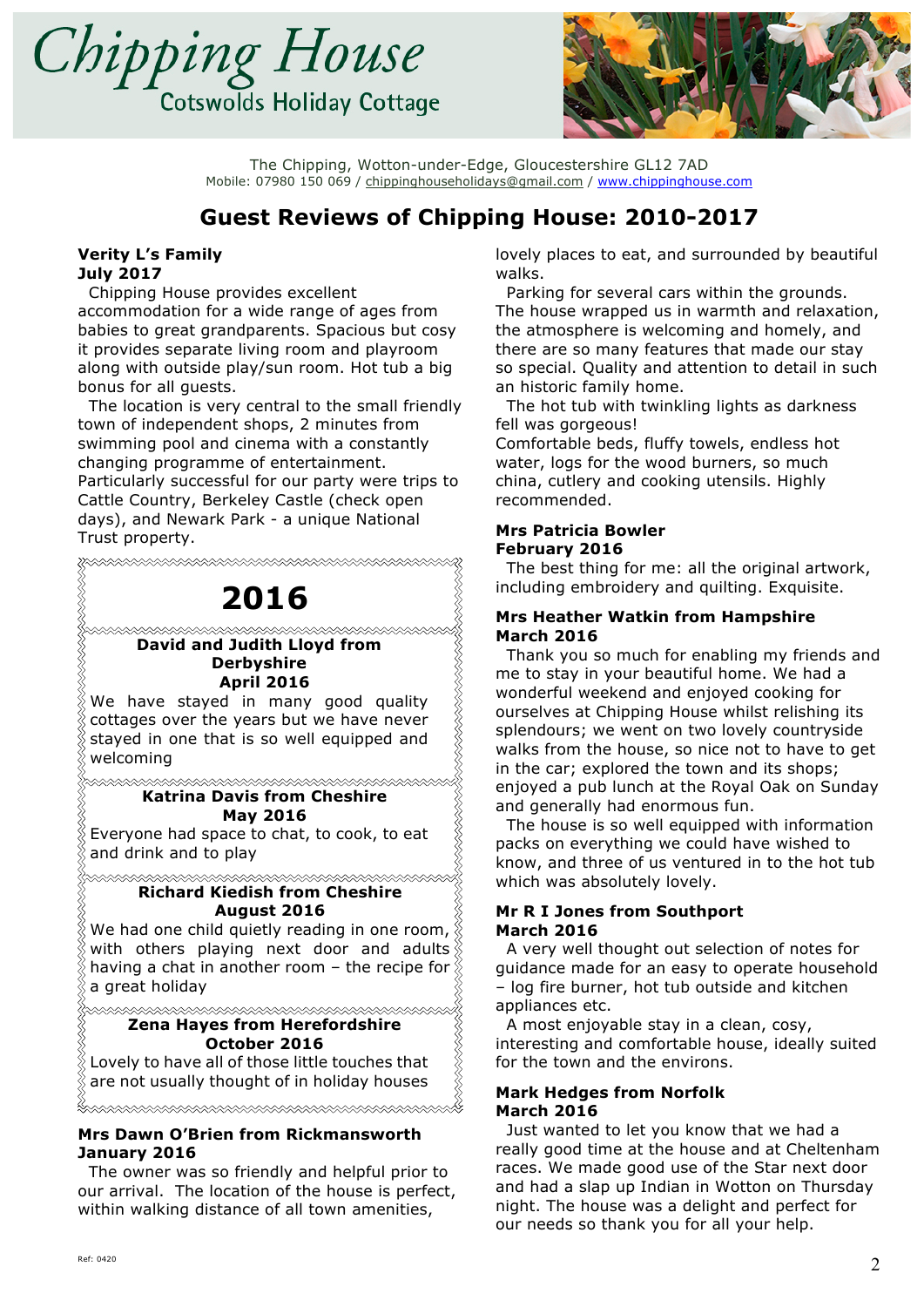



# **Guest Reviews of Chipping House: 2010-2017**

#### **Mrs Jennifer Wilson from Burton-on-Trent April 2016**

 The house was so comfortable, spacious and airy. The kitchen was so well equipped and well prepared with so much cutlery and crockery. We felt so relaxed at the property.

 Its situation was excellent and we felt we could all move happily to Wotton-under-Edge!! Thank you for helping our family enjoy such a wonderful celebration.

#### **Mr and Mrs Lloyd from Derbyshire April 2016**

 We have stayed in many good quality cottages over the years but we have never stayed in one that is so well equipped and welcoming. Everything is as described and more and we have had a brilliant time.

### **The Davis Family from Cheshire May 2016**

 From the moment that we walked in, we knew that Chipping House welcomes families. We were 9 adults and 6 children, aged 2 to 70 years. Everyone had space to chat, to cook, to eat and drink and to play – and then to comfortable beds.

 We celebrated a 'big' birthday in great style, culminating in a full Sunday roast for 19. A great house for families and very thoughtfully equipped.

#### **John Nixon from Leicestershire May 2016**

 As 'seasoned' renters of holiday properties, we found Chipping House superb, well appointed, comforting and comfortable. The owners have organised matters so as to make it simple and easy for new guests to settle in and enjoy the facilities. We will return.

#### **Mr and Mrs Tipper from Staffordshire June 2016**

 We had a lovely long weekend. Hot tub was enjoyed as was Wotton swimming pool and the Star Inn. Used the farmers market and bought fresh local asparagus – delicious.

 House spacious and comfortable and well equipped.

### **Mrs Dawn Norman from at St Albans June 2016**

 Great few days and a great house for getting the family together. We would love to come back.

#### **Mr Craig Cochrane from Dubai July 2016**

 Chipping House is very practical, especially for large families and is in a great location to explore the Cotswolds, South Wales and south west England. The owner was extremely helpful pre-stay and the house is well equipped. We had a fabulous week there and highly recommend it.

#### **Miss G Bouchard from Leicester July 2016**

 Lovely house/home. Enjoyed our stay. Lots of games etc in the house. Loved the rocking horse.

#### **Richard Kiedish from Cheshire August 2016**

 A great home for a family get-together, with lots of space for everyone. We had one child quietly reading in one room, with others playing next door and adults having a chat in another room - the recipe for a great holiday!

 It was good to be able to stroll to the pool, playground or cinema (all were put to good use during our week). But the best thing was that all of us, young and old, had a relaxing and thoroughly enjoyable week.

#### **Nicholas Challacombe from Suffolk September 2016**

The house was all we had hoped for and more. Just as if the owners had left and we moved in. Plenty of games to play, we used the hot tub, the croquet and other garden games. ...

### **Gary Bradbury from Warwickshire September 2016**

 Thank you for a wonderful stay in your wellequipped home. We had all that we would wish for and more. We even made use of your tea sets in the china pantry for a vintage style tea.

 We loved the garden and played croquet on the lawn. The hot tub is fantastic.

#### **Zena Hayes from Herefordshire October 2016**

 We have really enjoyed our stay in your wonderful house.

#### **Talia Jacobs from London October 2016**

 We had a fantastic weekend and the cottage is excellent and very well equipped.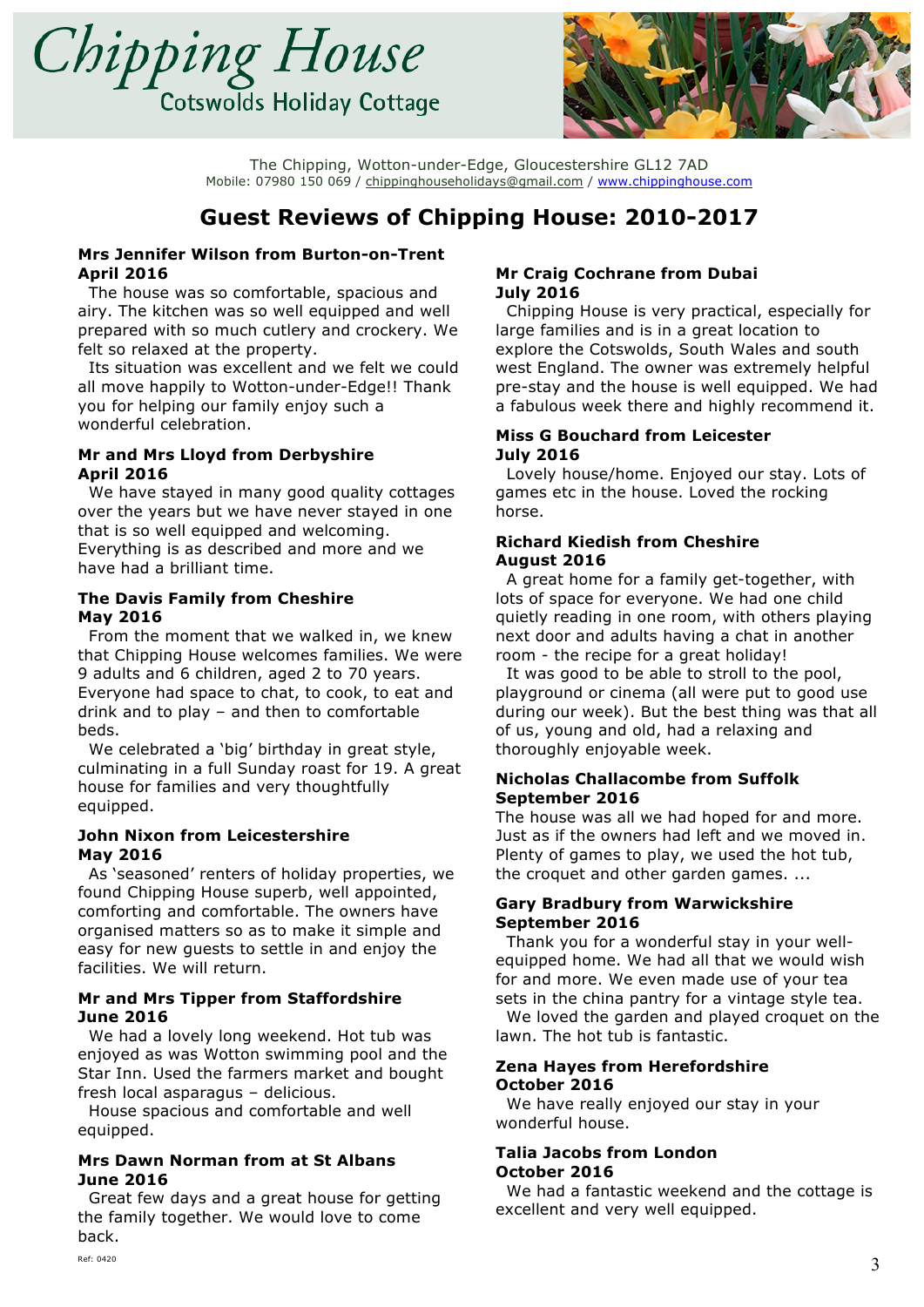



# **Guest Reviews of Chipping House: 2010-2017**

#### **Jane Mortley from Mid Wales November 2016**

 We had an amazing weekend, celebrating my mother's 90<sup>th</sup> birthday. Your house is lovely and clean and really well equipped.

#### **Donna Sayer from Warwickshire November 2016**

 We have had a great weekend. Thank you for all the information. The house has been lovely. Great to have such a large table to sit around. I can see that your older guests may appreciate higher chairs. Great to have so many cups and glasses! P.S. Thank you for putting us in touch with out long lost (Wotton) cousin.

### **Alice Rowley December 2016**

 Lovely house with a well stocked kitchen. A nice touch to have a Christmas tree up early in December.

#### **Sheila Read from Lancashire December 2016**

 Wonderful weekend in your lovely house. Everything we needed from ages 6 to 90! Children loved the rocking horse and the dressing up clothes. We all loved the fires (log burners) and the long dining room table. And Wotton-under-Edge itself – it has a lovely atmosphere.

#### **Elizabeth Boyne from Devon December 2016**

 We have all had another wonderful family Christmas at Chipping House (we were last here in 2012). We absolutely love this house. It is so well equipped, a great location and all the information is so well communicated. Thank you to Catherine (the owner) for taking the time to send us extra details. We sang carols in the church on Sunday.

We have only praise for this house and owners.



**Mrs Thompson from Berkshire June 2015**

Chipping House felt like a home rather than a rental cottage

**Mrs Glenn from Oxford April 2015**

The cleanest house we have ever stayed in

#### **Mrs Shermon's Mother December 2015**

Your home is so romantic that it has a touch of Jane Austin ... We should have worn bonnets and knee breeches.

\*\*\*\*\*\*\*\*\*\*\*\*\*\*\*\*\*\*\*\*\*\*\*\*\*\*\*\*\*\*\*\*\*\*\*

#### **The Shermon Family from Melbourne, Australia Christmas 2015**

 A very beautiful home, superbly equipment and everything of the highest standard – I wish it were mine! Most comfortable. Very good comprehensive information for the house.

#### **Mrs Mary Earle from Somerset December 2015**

 We had a fantastic family weekend. Thank you so much for making it possible and so enjoyable. We have everything in the house that we could possibly have needed.

#### **Mr and Mr Ellis from Somerset November 2015**

 Comfortable, homely and well equipped with all the information a guest could possibly want.

#### **Mrs Corrie from Edinburgh November 2015**

It has been lovely. We loved the hot tub!

#### **Mr Michael Evans from Berkshire October 2015**

 We have had a fabulous family weekend celebration in your beautiful home. It is so well equipped. You seem to have allowed for all eventualities and all combinations of guests. We were three generations and we all found much to enjoy.

### **Mrs Sue Ferris from Gloucestershire September 2015**

A lovely family place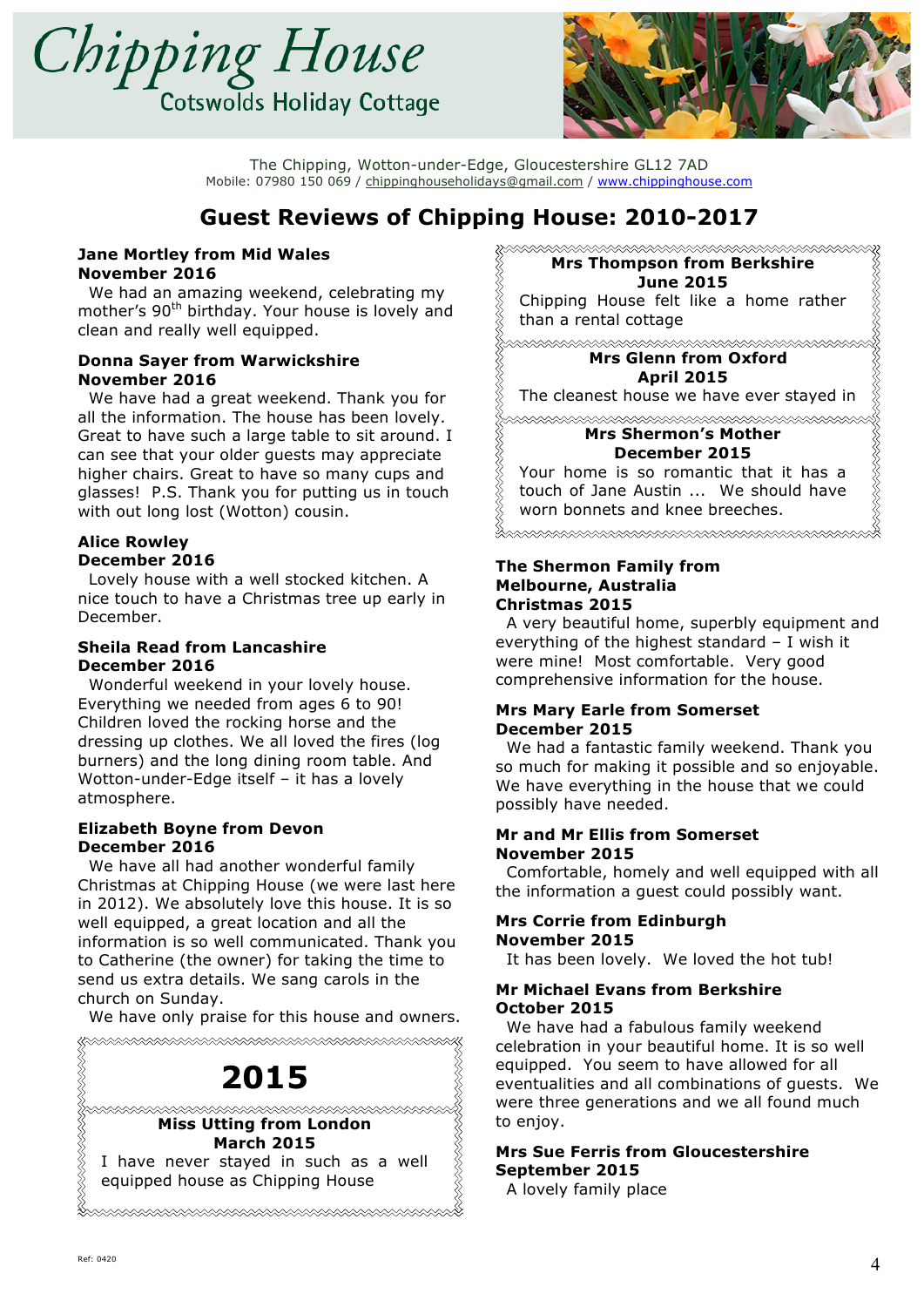



# **Guest Reviews of Chipping House: 2010-2017**

#### **Mr Pryce from Burgess Hill August 2015**

 The house was comfortable, spotlessly clean with ample information on both the house and places to visit. It would be hard to think of a better location, we could just to walk into the town centre for a meal and it was unexpectedly quiet for such a central situation.

#### **The Reid Family from Germany July 2015**

 We had a lovely holiday with our family of all ages. Great facilities. The croquet and the hot tub were very much appreciated.

#### **Mr and Mrs Thompson from Sunbury-on-Thames June 2015**

 Super place. Super week. Had a fantastic time with family and friends in a fantastic house, which is superbly equipped.

 A lovely house. Very well equipped kitchen, particularly as we usually cater for ourselves.

 Everyone – adults and children – thoroughly enjoyed themselves. Adored the summer house in the garden. Wotton-under-Edge so interesting. Information given on absolutely everything in the house and locally. Brilliant.

#### **Mrs Denwood from Sussex May 2015**

 We have had an enjoyable stay in your delightful house. Everything was perfect for the three generations get-together.

#### **Mrs Fleet and Mrs Speake from the Aberystwyth area May 2015**

 The accommodation exceeded our expectations. My family (there were 11 of us) had an amazing time. The house was so amazing we had to tear ourselves away to take day trips to both Bath and London. And we walked some of the Cotswold Way, which more or less goes straight past the property.

 The hot tub was a fantastic added extra and essential after all that walking to ease our aching feet.

 My mum is disabled and although she had to climb the stairs to go to bed, she managed fine with help.

 Would recommend this place to anyone. Didn't want to leave! Many thanks for a fab week!

#### **Mrs Fisher from Malvern May 2015**

 Very suitable for three generations to 'mix and mingle'. Plenty of comfy seats; room for children to play outside and in. The stay wasn't long enough.

#### **Lisa Cusack from Ireland Badminton 2015**

 Excellent house. Very well kitted out. Everything provided for and well equipped. Thoroughly enjoyed our stay, thank you.

### **Clare Hamlet from Northamptonshire April 2015**

 Walking through the front door of Chipping House is like walking into an old friend's house. It is a wonderful house. The kitchen offers a great central place for everyone to catch up. The other rooms are comfortable and cosy. It is perfectly located to meander into Wotton under edge or as a springboard to Stroud or other beautiful places in the Cotswolds. I also need to recommend the owner, Catherine. Nothing has been too much trouble. What a great combo: a lovely house and a lovely owner! We'll be back.

#### **Mrs Noakes from Aylesbury April 2015**

 All our friends and family have said 'this is like a real home'. What greater compliment can one give than that? You have gone to a great deal of trouble on our behalf and the whole event (my husband's  $80<sup>th</sup>$  birthday) has been a great success. Thank you for your part in all of this.

#### **Mrs Glenn from Oxford April 2015**

 Absolutely brilliant for our family gathering of all ages. The cleanest house we have ever stayed in. Amazingly helpful email and communication and information in the house. The only problem was that the time flew past.

#### **Mrs MacDonald from Sussex March 2015**

 Lovely! A very comfortable house. We had a super stay.

### **Miss Utting from London March 2015**

 Thank you for an amazing weekend. I have never stayed in such a well equipped house as Chipping House. We really appreciated your advice and did use it during our stay.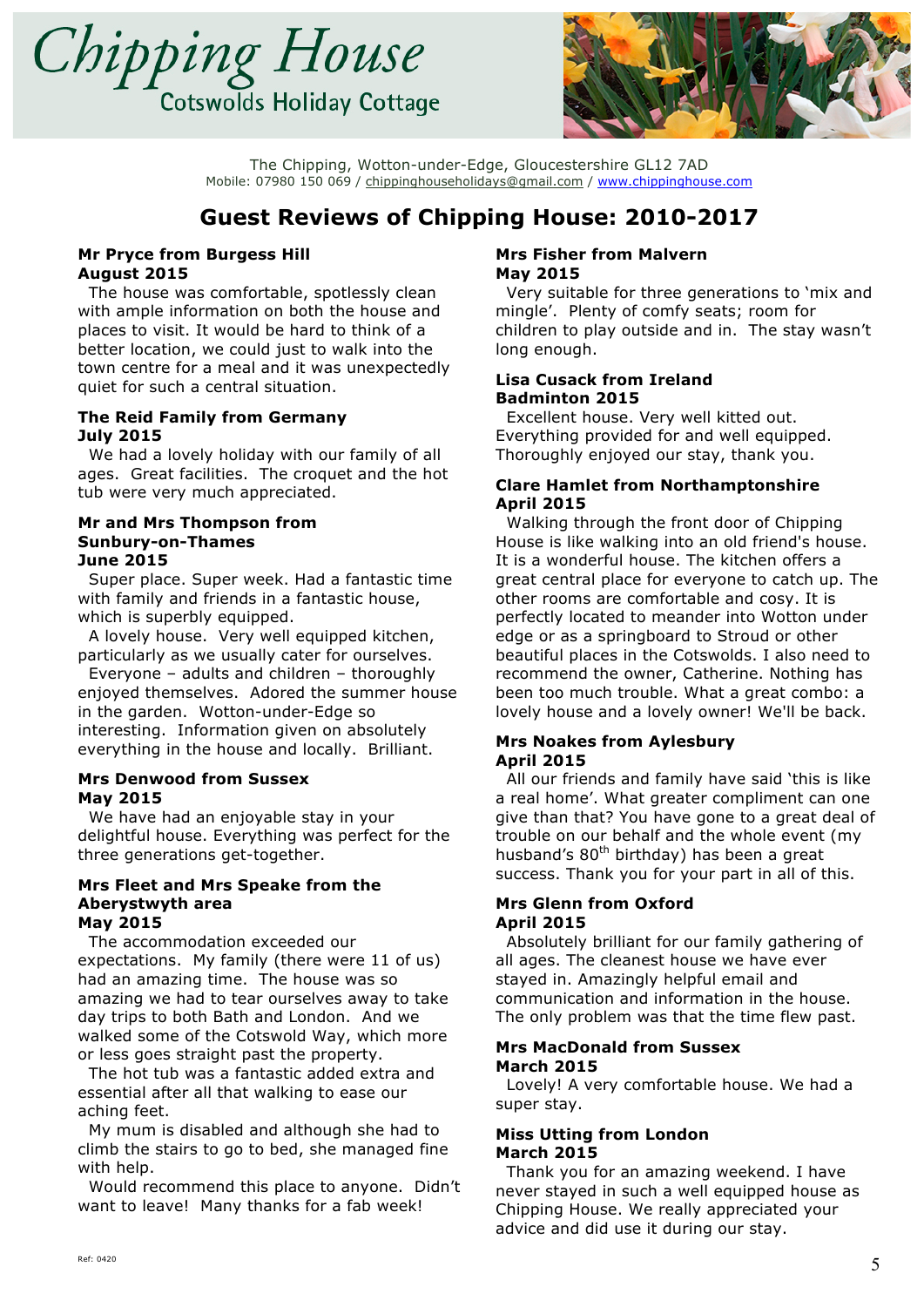



### **Guest Reviews of Chipping House: 2010-2017**

 This house covered all bases for an amazing birthday weekend away from London! Firstly it's really easy to find - follow the instructions on the website and you really can't miss it. Secondly upon arrival, the set up as to how to get in and settled is clear as day too. And then the fun was had! The owners of the house whilst they have put rules in place - are wonderful and didn't even mind that we broke a glass (oops). The Wifi did mean that for some of us workaholics we could get connected but mostly we just enjoyed the surroundings - went for a lovely walk up the hill on Saturday morning, and popped to the local pub The Royal Oak for lunch on Sunday. Back at the house, once our food delivery came, we made the most of the kitchen, cooking up a storm (with a couple of glasses of wine of course) and playing some music. The house is very old and the walls thick, so we were able to turn the volume up comfortably without upsetting anyone - just make sure the windows are closed! And finally the best part of the house - has to be the hot tub. What a treat!! We were in and out like yoyos! Basically, if you want a truly brilliant base in the Cotswolds, I couldn't recommend Chipping House enough.

#### **Alison Baker from Exeter March 2015**

 The house provided a perfect home for three generations celebrating a special birthday. Excellent facilities with everything we needed.

#### **Mr Beech from Warwickshire February 2015**

 We are all back home now after a lovely weekend at Chipping House, it was so good to be all together as a family again.

 Chipping house was very comfortable, and had everything we could want, from soft fresh bedding and towels to toys and wellingtons for the children, very well equipped kitchen, and lovely log burners.

 The housekeeper keeps the cleaning standards high, and when we had a problem, Stephanie *[Catherine's daughter]* was on the scene in less than 15 min with the maintenance man.

Ref: 0420  $\sim$  This was our first visit to the town, so your notes were very useful, we went to the Singing Teapot on arrival, very good [and cheap], and that evening bought fish and chips, having a drink in the Royal Oak, nice friendly pub and probably the best fish and chips we have ever

had. Saturday lunch in the Swan, excellent food and service [with no complaints at £10 a head for two courses]. The people in the deli and the Coop were helpful and overall we found it a charming town.

Certainly we would love to go again.

\*\*\*\*\*\*\*\*\*\*\*\*\*\*\*\*\*\*\*\*\*\*\*\*\*\*\*\*\*\*\*\*\*\*\*\*\* RRARA RAMA **2014 Rev'd and Mrs Ireton November 2014** You have turned self catering into an art form! Definitely the very best self-catering that we have ever stayed in in 30+ years. ∞∞∞∞∞∞∞∞∞∞∞∞∞∞∞∞∞∞∞∞∞∞∞∞∞∞∞∞∞∞ **The Challen Family from Kent August 2014** Our third visit to Chipping House and each holiday has been fantastic. **Mrs Lowen from Exeter March/April 2014** Well what can I say? We are all in love with Chipping House. It is just perfect for a family gathering. **xxxxxxxxxxxxxxxxxxxxxxxxxxxxxxxxxx Mrs De-Viell from London August 2014** This has to be one of the most wellequipped houses we've stayed in with everything you need for cooking, eating, and so many games and books to keep you entertained. **∞∞∞∞∞∞∞∞∞∞∞∞∞∞∞∞∞∞∞∞∞∞∞∞∞∞∞∞ Mr Downs from Stockport September 2014** Very quiet location despite being in town. ∞∞∞∞∞∞∞∞∞∞∞∞∞∞∞∞∞∞∞∞∞∞∞∞∞∞∞∞∞∞

#### **Mrs Law from Ealing December 2014**

 Just wanted to drop you a note to say we had a lovely stay at Chipping House over New Year and thank you for making everything so easy for guests. All the instruction manuals/guides made our trip easy and enjoyable. Everything from finding matches to getting the oven to work and to finding a good pub were all nice and easy. It's also a lovely house and well stocked with everything we could need.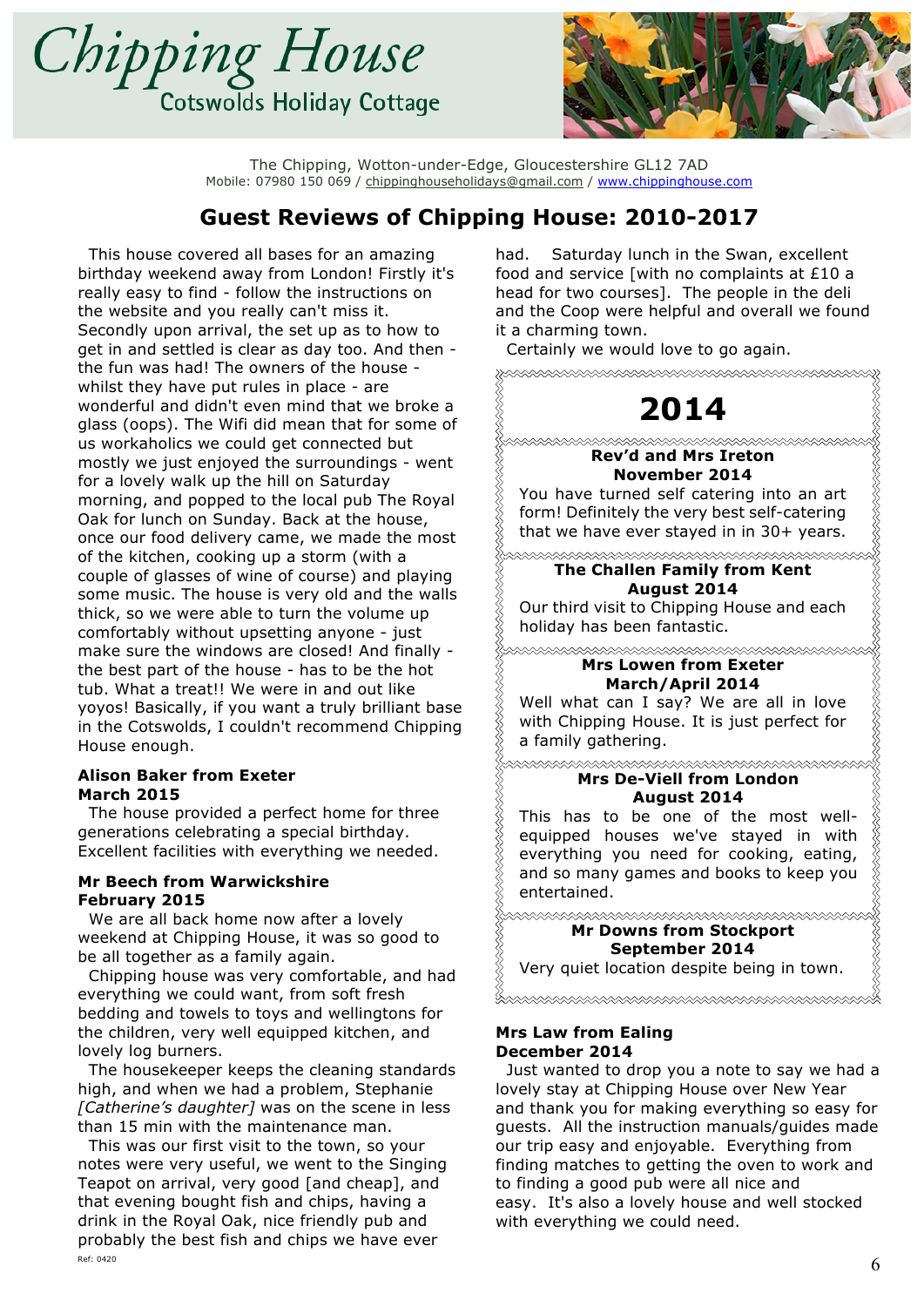



# **Guest Reviews of Chipping House: 2010-2017**

#### **Mrs Fuller from Glastonbury December 2014**

 We rented Chipping House for a very special Christmas celebration as 4 generations from all over the UK, America and Australia were together. We were not disappointed. The house has a very family friendly feel to it. We had 14 people staying most of the time and we never felt on top of one another. There are plenty of rooms and space.

 Location was excellent - plenty of pubs, café and convenience stores on hand without driving. There was a supply of basics such as salt/pepper, cling film, products etc which was nice as some places we have rented in the past had nothing.

 The owners gave a thorough guide to the home before we arrived and there was certainly plenty of information on hand at the house. Everything about our stay was perfect for a family Christmas - the cosy feel on arrival, the real Christmas tree and the endless supply of logs for the log burner. We have all come away with many happy memories

#### **Ms Snell from Watford December 2014**

 Thanks for a lovely warm and relaxing house. We have had a fantastic and enjoyable weekend. Thank you particularly for setting up the Christmas tree around which we put our presents.

#### **Mrs Drew from Weston-super-Mare December 2014**

 A comfortable, warming house that, as a large family, we can all get together and enjoy our time.

#### **The Ireton Family November 2014**

 The cottage was everything we needed and more for a large family get together.

 Three cheers for the Alexander family for sharing your lovely home with the Iretons! You have turned self-catering into an art form! The attention to detail, superb supply of china/cutlery etc, excellent heating provision, comfort of the accommodation, provision of a family/playroom/games room and study as well as a warm cosy lounge, proximity to local amenities, care and attention to 'homely' details that made us instantly feel 'at home'.

 It would be hard to fault this wonderful home from home. Definitely the very best selfcatering we have ever stayed in in 30+ years.

 A great place for our far-flung family to sojourn together for a few precious days.

#### **Mr and Mrs Sonley from Worcestershire November 2014**

 Everything we needed for a three-generation family celebration. Your lovely home provided an amazing venue, which felt like home the moment of our arrival. You have thought of every need and more!

 The playroom was just right for our five grandchildren, while the peaceful lounge was the haven of the 'oldies'.

#### **Mr Townsend from October 2014**

House lovely, beautifully equipped.

#### **Ms Bond from Bath September 2014**

 We all thoroughly enjoyed our time at Chipping House. The owner was particularly helpful with details over the phone. The house was extremely comfortable, beautifully presented and perfect for our needs - everyone commented on how comfortable the beds were! Excellent detailed information held in files in the house on the area, where to eat etc. We loved the town of Wotton under Edge and had two very good meals at The Swan.

#### **Mr Downs from Stockport September 2014**

 Very scenic walking country with or without driving from the house. Excellent food and drink available from various pubs etc within a few minutes' walk and within 10 miles for those prepared to drive. Very quiet location despite being in town.

 Comfortable accommodation in a very interesting house with sufficient parking, full facilities and a private garden.

### **Mr and Mrs Willis from Somerset September 2014**

 Chipping House more than met our expectations. We are a three generation family group, 8 adults and 6 children, celebrating a significant birthday together and the accommodation suited us perfectly. Everything, from the generous space inside and out, the standard of furnishings, kitchen equipment,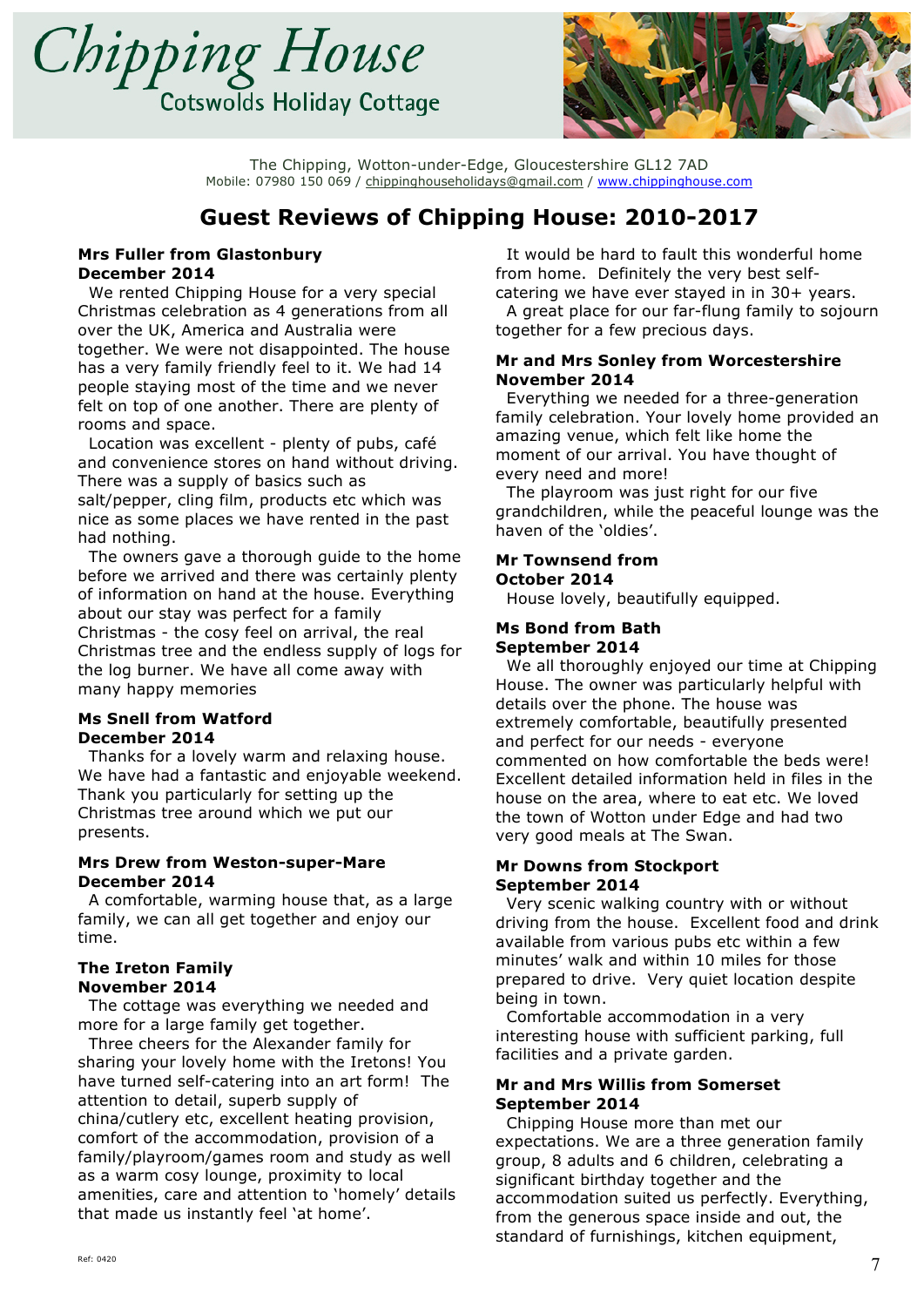



### **Guest Reviews of Chipping House: 2010-2017**

cleanliness etc was of a very high standard and we would not fault a single thing! Catherine phoned and emailed us before our weekend to check our requirements and made lots of helpful suggestions of things to see and do - we just wish we had booked a week. We were blessed with good weather and enjoyed exploring the town, walking on the Cotswolds and swimming in the local pool.

 The house proved to be a perfect size for celebrating a family birthday. It is amazingly equipped with everything we needed. On Saturday, we managed to walk up to the Tyndale Monument – a lovely walk. Sunday lunch at The Royal Oak was good – prompt service and a very relaxed attitude to so many little ones. We wished we could have stayed for longer and hopefully will be able to organise a repeat visit in the future.

#### **Mrs De-Viell from London August 2014**

 We thoroughly enjoyed our stay at Chipping House:

- Good location
- Very clean and well equipped
- Very good detailed information about places to visit
- Great toys for children to entertain themselves with
- Good communication from booking to visit
- Comfy beds!

 From the moment we booked to the moment we left the service provided by Catherine the owner was fantastic. There is a website providing you lots of information about the house but upon enquiring Catherine called to talk through any questions we had and even called a week before our holiday to see if we needed anything - exceptional service.

 As for the house it's lovely for large groups with 2 sitting rooms, large kitchen dining room, nice garden and even a conservatory - so enough space for you to enjoy together or apart.

 This has to be one of the most well-equipped houses we've stayed in with everything you need for cooking, eating, and so many games and books to keep you entertained. The cleanliness of the house was great too. One of the nicest additional touches was the amount of local information provided - it's like a mini tourist information place with recommendations on things to do provided in nice folders along

with useful information like how far away, prices etc - we used to have a flick through each day and decide what to do the next day!

 The house is in the centre of Wotton-under-Edge which has lovely little tearooms, independent shops, a swimming pool, cinema and a Tesco metro to get what you need so is an ideal location - plus not far to get to places you may want to visit.

 I can't say enough positive things about Chipping House - for large groups this place is perfect so book it and enjoy!"

#### **The Challen Family from Gillingham August 2014**

 We were a family group of eleven encompassing three generations. The accommodation at Chipping House, the furnishings and the equipment were all first class. The gregarious and those seeking a bit of peace and quiet were both catered for. Wotton under Edge is an interesting town with very good amenities: a good selection of pubs and eateries and the local Tesco and Co-op are very well stocked - in fact, as much variety and choice as the bigger supermarkets in nearby Dursley. Easy access by road to Bath, Bristol and Gloucester. If you are a National Trust member (or even if not) there are a number of interesting properties in the area. In particular we found Snowshill Manor really fascinating. For the golfer I can recommend Cotswold Edge Golf Club: a lovely course with great views and reasonable green fees. We have stayed at Chipping House three times and I am sure we will be going back at some time in the future.

#### **Mr and Mrs White from Wotton-under-Edge July 2014**

 Perfect venue for our celebration. Very nice house and rooms. Loved the garden. Been playing a lot. Nice well equipped kitchen and lounges. Fantastic attention to detail.

 We had a most enjoyable stay in your lovely house. The equipment available was amazing. We will certainly recommend it to our friends.

#### **Mrs Cunningham from York May/June 2014**

 Thank you for making everything so perfect for our family gathering. We thought the property and garden were superb!! Wonderful space in the property and a great garden for the little ones to play in. We had a wonderful stay.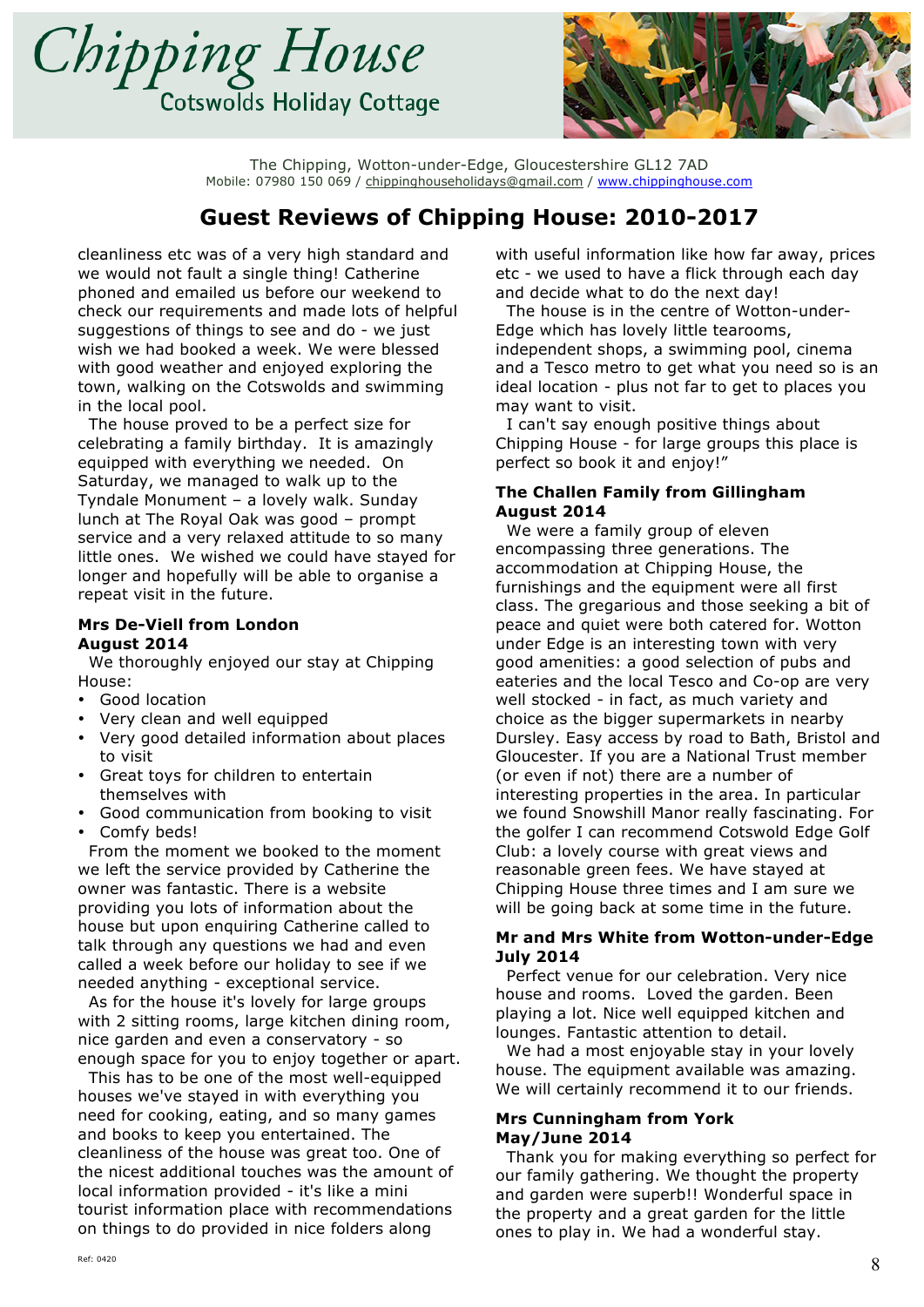



# **Guest Reviews of Chipping House: 2010-2017**

 The place was very welcoming. Felt like a home.

#### **Mrs Nicholas from Exeter May 2014**

 Before arriving: Thank you so much for all the information on Chipping House and Wottonunder-Edge. It is very useful to us all. You seem to have thought of everything. We are all very much looking forward to our family get together and time in the Cotswolds. So many things to do in the area, and all ages catered for. After leaving: We have had a very comfortable, enjoyable week. Lots of helpful information in the house.

#### **The Keig Family from Staffordshire April 2014**

Lovely garden  $-$  a real sun trap.

#### **Mr Standing from Preston April 2014**

 Very well stocked house in a great location. Enjoyed several walks right from the door step, no need to drive. Enjoyed visits to Gloucester, Bath, Tetbury and a day at Chepstow races.

#### **Mrs Burton from Portsmouth April 2014**

 Had a great weekend – house was very nice, very comfortable and so well equipped.

#### **Mrs Redmile from Lincolnshire April 2014**

 We have enjoyed a lovely week, weather has been great and Nana (aged 91) has met her relatives from this area. We went to 'Adams' Farm and had a good time. The men played golf and we had a craft day.

### **Mrs Lowen from Exeter March/April 2014**

 Well what can I say? We are all in love with Chipping House. It is just perfect for a family gathering. I'm definitely in everyone's good books for booking the weekend. I wish you all the best and will certainly recommend to family and friends!

#### **Miss Jones from Central London March 2014**

 We had a really lovely weekend at Chipping House so thanks for all your help.

#### **Mrs Luxton from Dorset February 2014**

 Just wanted to say that we had another fantastic family holiday at Chipping House last week. We all think it's a lovely place to stay and you actually feel at home in a funny sort of way - my husband and I were treated to the biggest bedroom this time and that is a fab room plenty of wardrobe space which I like!?!

 Thanks again for providing such a lovely place to spend with family - we hope we can do it again in the future.

#### **Mrs Wright from Yorkshire February 2014**

Before arriving: Wow what an absolutely wonderful informative e mail *(introducing us to the house before arrival)* - I have actually read it twice as I didn't want to miss anything. I am so excited to be coming to your lovely house.

 Thank you so much for taking the time to share all this *(information)* with us.

After leaving: Absolutely fabulous house. Met our every need. Could certainly stay again. Plenty of info – much appreciated.

### **Mrs Mortlock from Cardiff February 2014**

 Absolutely fantastic – obviously a loved house – and we loved staying here. It felt homely and we had everything we needed.

# **2013**

RAARAA MARAA RAARA MARAA RAARA RAARA MARAA RAARA MARAA HA ∞∞∞∞∞∞∞∞∞∞∞∞∞∞∞∞∞∞∞∞∞∞∞∞∞∞∞∞∞∞∞∞ **Mr Spanton from Southampton**

### **April 2013**

Chipping House turned out to be the venue for the best family holiday we have had in recent years. I cannot recommend this property highly enough.

#### ∞∞∞∞∞∞∞∞∞∞∞∞∞∞∞∞∞∞∞∞∞∞∞∞∞∞∞∞∞∞ **Mrs McKenna from Sweden May 2013**

The house itself is incredibly well equipped; you really don't need to bring anything with you, even if you love to cook.

#### **Mr Stothart from Scotland June 2013**

By far the best accommodation in all our years of 'cottage' holidays.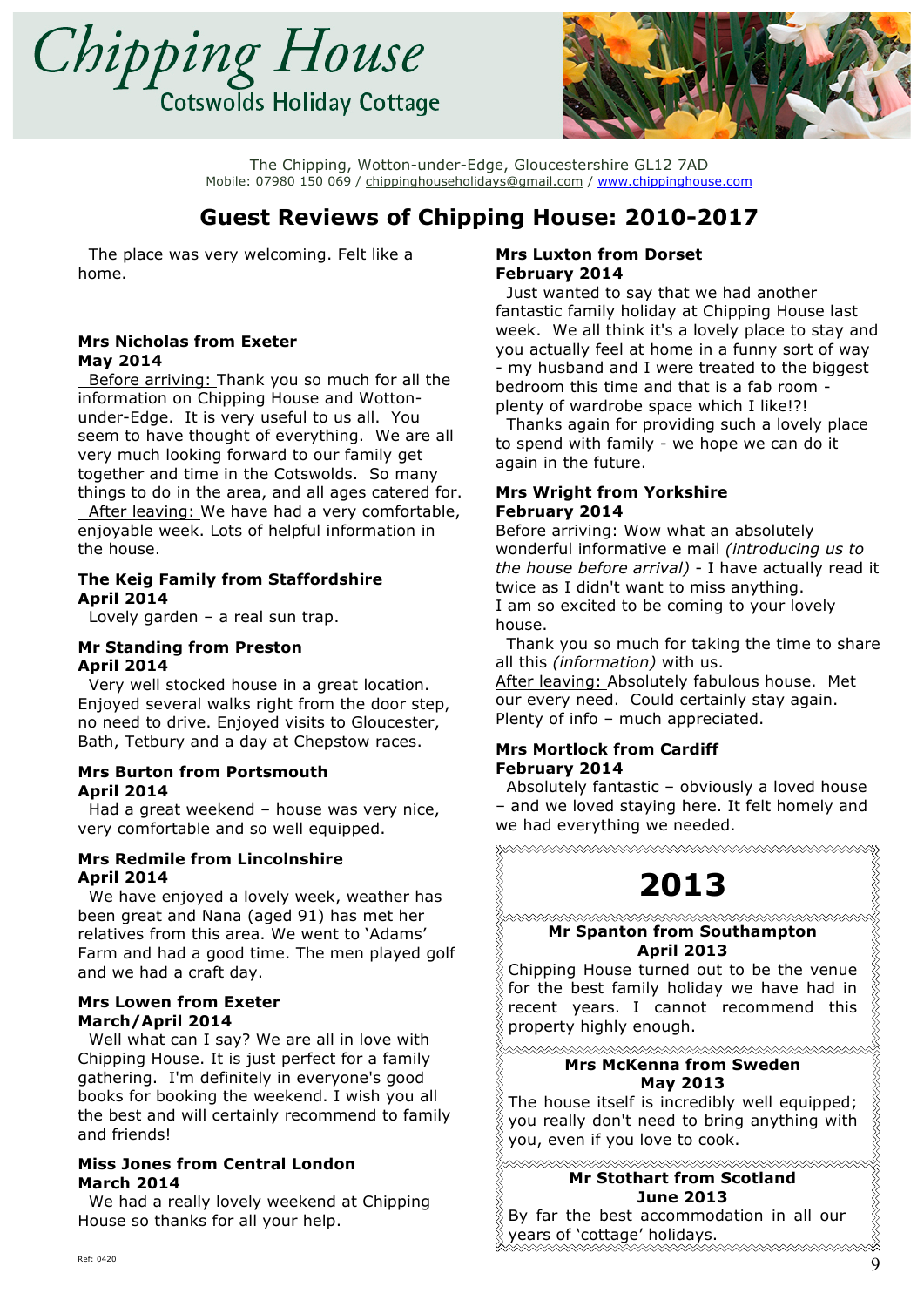



# **Guest Reviews of Chipping House: 2010-2017**

▓⋙⋙⋙⋙⋙⋙⋙⋙⋙⋙⋙⋙⋙⋙ ∞∞∞∞∞∞∞∞∞∞∞∞∞∞∞∞∞∞∞∞∞∞∞∞∞∞∞∞∞∞∞∞ **Mr Graham from Dumfriesshire July 2013**

To Catherine *(the owner)*: I have booked holiday accommodation all over the country and never been looked after as well as by you.

#### **∞∞∞∞∞∞∞∞∞∞∞∞∞∞∞∞∞∞∞∞∞∞∞∞∞∞∞∞∞∞∞∞ Mrs Glasgow from Oxfordshire September2013**

Wotton-under-Edge is an unspoilt Cotswold town with lovely amenities and great local walking on the Cotswold Way.

#### **xxxxxxxxxxxxxxxxxxxxxxxxxxxxxxxxxxx Mrs Spencer from Newbury December 2013**

 Thank you for the use of your lovely house over Christmas. We enjoyed every minute.

#### **Mrs Rowley from Coventry December 2013**

 Thank you so much for all the excellent information - you have really gone the extra mile to make our stay enjoyable.

#### **Mr Mulhern from Eastbourne November 2013**

 I can truly say the house is faultless. Great communication from the owner with lots of useful information. Very clean and well equipped house just as described.

#### **Mrs Baker from Buckinghamshire November 2013**

 Lovely comfortable and well placed ideal for our weekend. Enjoyed exploring the town and lovely walks in hills around. The house was spotless and very well equipped and labelled.

### **Mr McAuliffe from Cambridgeshire October 2013**

 Thank you for all your help and advice – it was much appreciated. It is a real family home and we had a very comfortable stay – lots of space and amenities. Good quality duvets and mattress covers appreciated.

 Enjoyed walk to Tyndale Monument. If our stay had been longer, we would have found your maps very useful. Really enjoyed reading the history of the house.

#### **Mrs Bond from London October 2013**

 What a lovely house – it suited our needs very well and we had a great time. The toys were much appreciated, especially the soft animals.

#### **Mr Forward from Billericay October 2013**

 Very comfortable accommodation with plenty of space for a family group. The spacious accommodation was much appreciated. All equipment worked well and there was adequate provision of essentials (towels, etc.)

 The central situation within easy walking distance of shops, cafes, pubs etc. was ideal.

 Chipping House is excellent in all respects. We cannot suggest any improvements.

 The comprehensive range of information was very helpful and added to the enjoyment and interest of our stay.

 Altogether a thoroughly enjoyable week in a very attractive area and we can certainly recommend the accommodation which fully justifies its four-star rating.

### **Mrs Davies from Llanelli October 2013**

 Very good place for a family gathering. Plenty of sleeping space and also plenty of bathrooms and toilets.

 Well equipped kitchen. Cooked for large numbers with no problems.

 It is very close to motorway and very close to all the facilities of the village, which were very good. Shops well stocked.

### **Mr and Mrs Johnson from Nottingham September 2013**

 We have had a wonderful week. Our time here was planned to culminate in the wedding of our daughter (nearby). Our family, including daughters, spouses and children from the USA and Australia.

 The weather was perfect and Chipping House was everything we could have hoped for, and more. Our family members ranged from 8 to 87 and the house worked so very well for everyone to enjoy. It is spacious, comfortable, fun and welcoming, and was more than adequately equipped, with tasteful beds and bedding, and a fabulous array of cooking pots, crockery and cutlery. We had memorable family suppers around the wonderful dining room table. The garden was also enjoyed by all, from the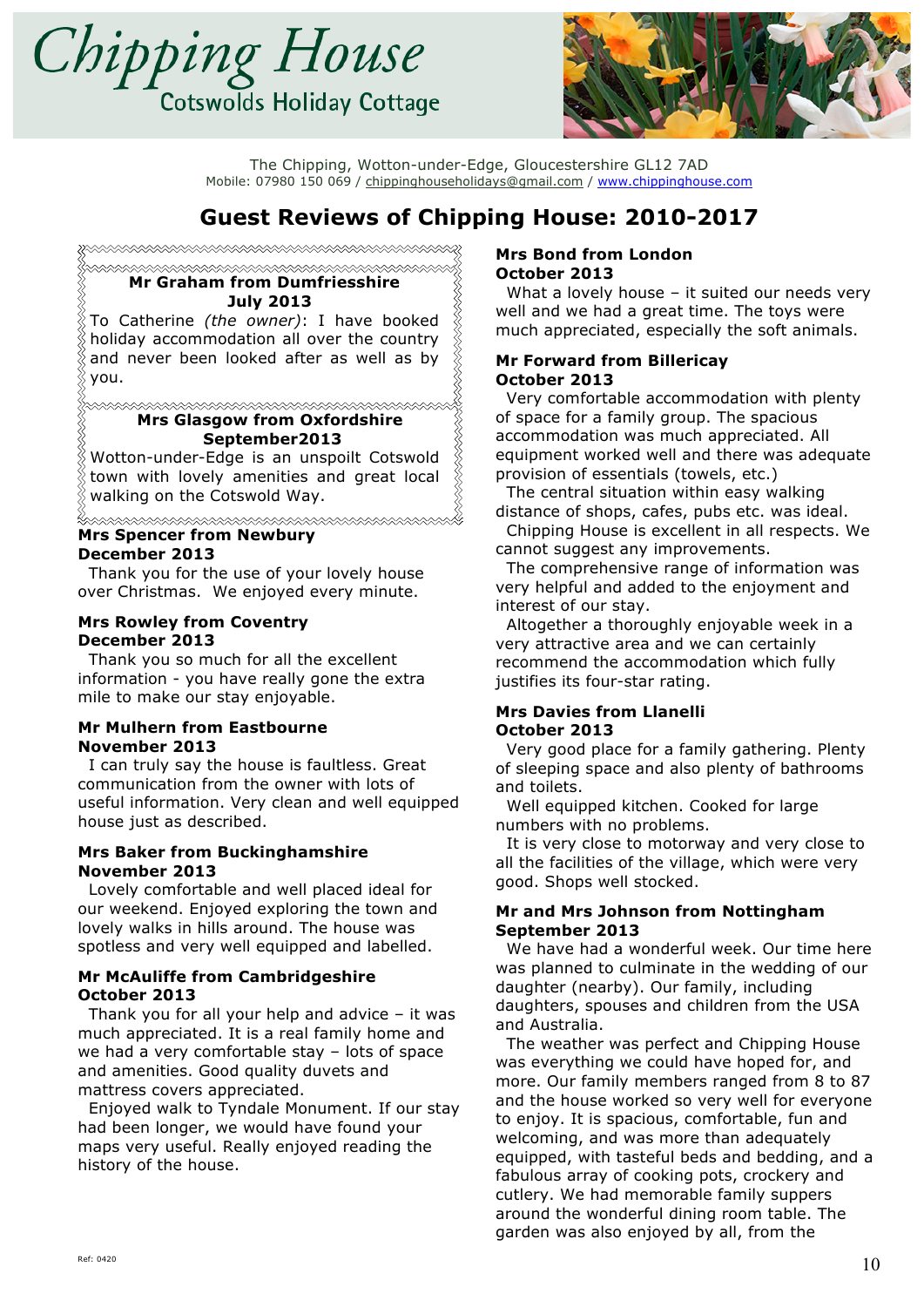



# **Guest Reviews of Chipping House: 2010-2017**

children who enjoyed playing games to others who enjoyed identifying the many plants and flowers in the plentiful sunshine as the garden faces west.

 Bedroom 1 is luxurious and elegant and was just right for the bride to get ready in for her wedding.

 Your house was a perfect place to stay - a warm and welcoming home. All in all an unforgettable experience.

#### **Mrs Glasgow from Oxfordshire September 2013**

 Just wanted to say how much we all enjoyed staying at Chipping House - it is a lovely home and very welcoming indeed. We did some lovely walks, went swimming a couple of times (once in the rain!) and visited some local attractions. Apart from that, lots of lovely cooking (we are all into our food!) and discussions about life in general over several glasses of wine.

 Great location within the town, house is really well appointed and great for sharing with a large group. Lots of space to lose yourself with a book and a glass of wine or just chat with friends. Wotton-under-Edge is an unspoilt Cotswold town with lovely amenities and great local walking on the Cotswold Way. All in all a perfect holiday.

### **The Challen Family from Kent August 2013 (also stayed in 2012)**

 Lovely! Another fabulous year at Chipping House. Hoping to come again next year!

### **Mr Graham from Dumfriesshire July 2013**

 I stayed with a group of 10 friends as we were walking parts of the Cotswolds Way. Chipping House was just excellent for all our party and there were many little corners for a relaxing time. It was especially good as some of us could watch Wimbledon in the library in the evening whilst others enjoyed a good conversation and evening drink in the lounge.

 The summer house was particularly popular with the walkers enjoying afternoon tea and even a wee sleep after our daily long walk.

 The owner was particularly helpful in giving advice on attractions in the area which we found very useful.

### **Mr Stothart, friend of Mr Graham (above) July 2013**

 By far the best accommodation in all our years of 'cottage' holidays. A perfect site in a friendly town with all services to hand.

 Congratulations on the thought put into both internal and external contingencies.

#### **The Bell and Dine Families from Melbourne, Australia July 2013**

### • Very comfortable furniture, beds too

- Great to have a huge selection of games and books to enjoy
- Maps and leaflets fantastic  $-$  used a lot
- Well stocked kitchen

#### **Mr Lye from Worcestershire July 2013**

 Spacious property - fully equipped with everything you could want. Well located for trips out etc. Superb holiday home!

#### **Mrs Haysom from Nova Scotia, Canada July 2013**

 Wonderful family home, comfortable, spacious, child friendly, large garden with furniture to lounge in. Spacious kitchen and dining room very well equipped. Lots of space to read, play, relax etc. 14 family members arrived from Canada and fell in love with Chipping House and Wotton-under-Edge. Pub 2 mins away, outdoor swimming pool 2 mins away. Unspoilt Cotswold village, with shops, historic buildings, lovely countryside. Close to Bristol. Charming owners.

### **Mrs Horne from Medway, Kent July 2013**

 The property was ideally located for the many places of interest we planned to visit, which included Bath and Cheddar Gorge.

### **Mr Stocker from Devon June 2013**

The initial greet from Catherine, the owner, and her staff, The location, the town, plenty to do, The house is well stocked with equipment, books, games, nothing lacking at all, The Wotton-under-Edge treasure hunt is a must!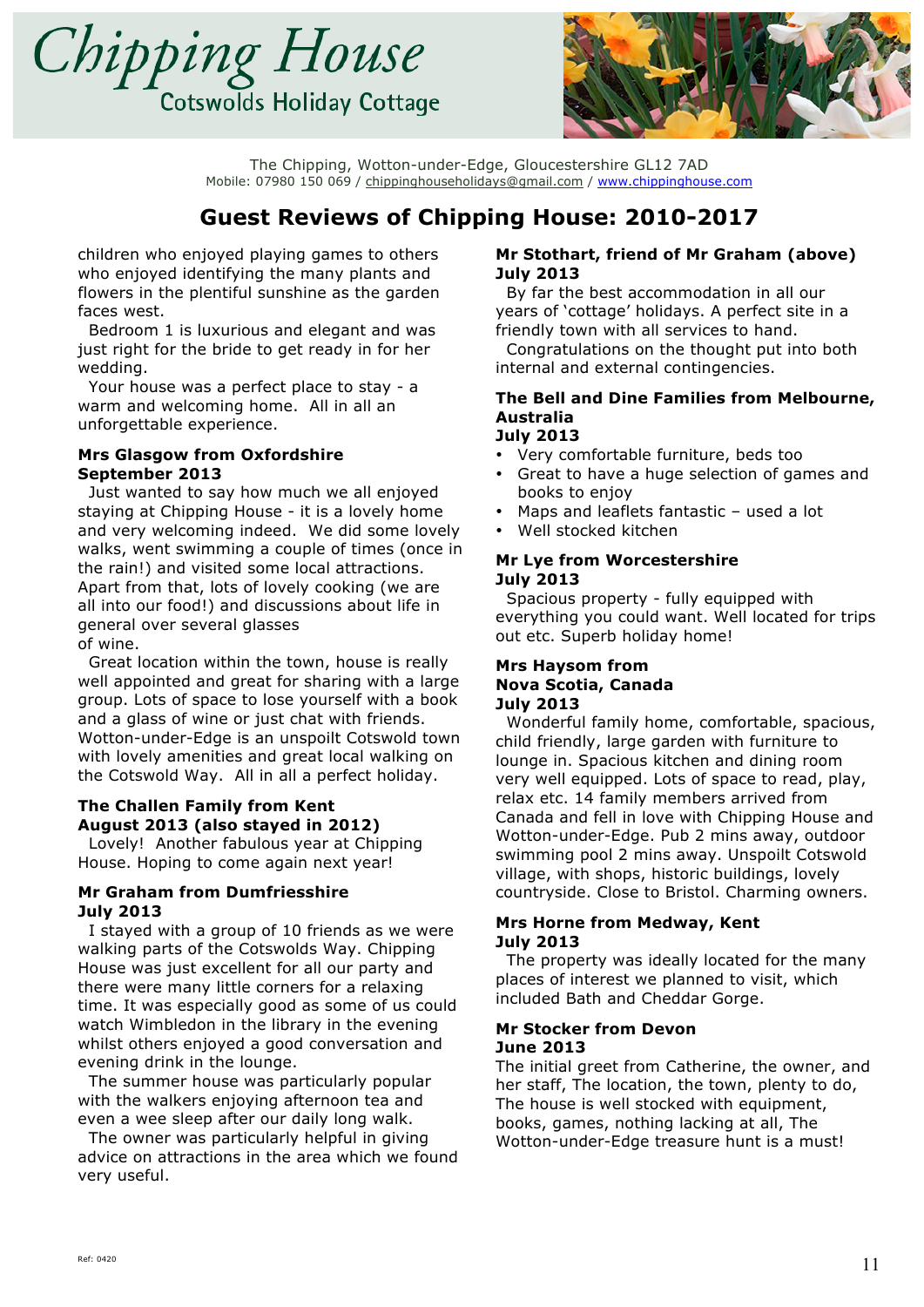



# **Guest Reviews of Chipping House: 2010-2017**

#### **Mr Batchelor from Brighton June 2013**

 We enjoyed our stay in your lovely house. Everything was there to make our stay very comfortable. There was plenty of space and lots of things for children to play with. The house is ideally situated for the shops in the town, public houses, coffee shops etc.

 I would certainly recommend your house to friends.

#### **Mrs Little from Scotland June 2013**

 We all much enjoyed Chipping House, the pool, the summerhouse, the eating places, the Naked Gardeners of Malmesbury (!), Tetbury's shops, Calcot Manor, the Ram Inn and its aged owner, the almshouses' chapel and the local National Trust Tudor lodge.

#### **Mrs Carroll from Taunton June 2013**

 We had a lovely time in your house. We had a large family celebration and the space the house provided was perfect. We would definitively book again should the need arise – in fact I'm rather sad to leave as we've had a very happy week.

### **Mrs Russell from Lewes May 2013**

 The house was very comfortable and the position in the town was very convenient for all our needs, we felt very welcome and at home.

### **Mrs Edgington from Bath May 2013**

 Thank you so much for sharing your beautiful home with our family. As a fellow host of holiday property, I appreciate how much goes into running successful vacation accommodation and will happily recommend your house to others.

#### **Valerie B from Brighton May (half term) 2013**

 We were all delighted with the property. The layout of the bedrooms was perfect for our party and the beds were very comfortable. The kitchen was more than fully equipped and the lounge and library were comfortable and catered for the children very well. The owners of the cottage were extremely helpful and left nothing to chance. We would love another holiday there.

#### **Mrs Stockdale from Ireland May 2013**

 Thank you so much for the brilliant week in Chipping House. The house is so welcoming – the owners were obviously happy here when they lived here in the past. We cooked a lot and found the house incredibly well stocked. We ate out in the back garden every night, apart from the times when we ate out. The Swan was excellent.

 Thank you for your welcoming email before we arrived. It was informative.

 We've left truffles for whoever prepared the house. They had done a good job.

#### **Mrs McKenna from Sweden May 2013**

 We spent a most gorgeous week in your beautiful house. We had such a lovely time. I stayed with my husband and his family... Our group ranged in age from 19 months to 71 years and everyone loved it and found a corner to suit them (some adults were found in the dressingup clothes area). The house itself is incredibly well equipped, you really don't need to bring anything with you, even if you love to cook (I tend to bring a decent chopping knife with me whenever I rent a house!) We cooked a lot and ate in the village a few times - mostly very impressive and incredibly good value.

 Chipping House has obviously witnessed lots of happy times and immediately feels like home. It is really comfortable, warm and the beds are super comfy! I cannot recommend it highly enough!

#### **Miss Watson from London April/May 2013**

 Thank you so much for all your help and advice for our stay at your wonderful house during Badminton horse trials. We had a fantastic time and the house couldn't have been more perfect.

 We stayed here with a large group of friends including two children aged 1 and 5. There was so much space and a fantastic dining table that seats about 18 people. It really was home away from home with everything you needed in the house, lots of dishes in the kitchen, toys for the children etc. There is a great garden and we had a barbecue one evening. The house is in a fantastic position in the heart of the village and walking distance to pubs, shops etc. The owners were exceptionally helpful beforehand and gave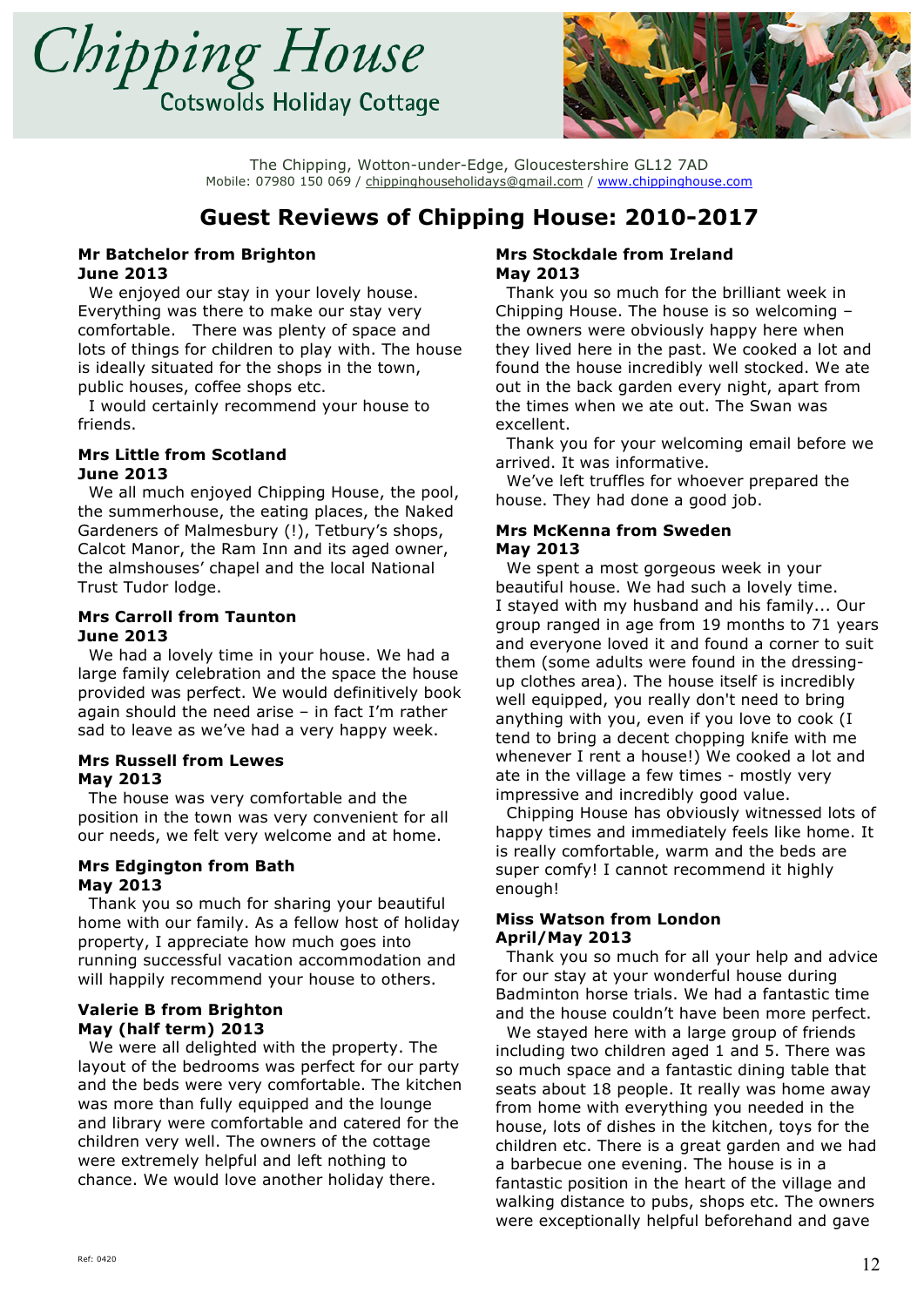



# **Guest Reviews of Chipping House: 2010-2017**

us so lots of ideas for places to eat and things to do. I strongly recommend.

#### **Mr Revill from Mansfield April 2013**

 Thank you for a wonderful stay in your fabulous house. We really enjoyed our time. Very well-equipped and spacious and we would recommend to friends.

#### **Mr Spanton from South Hampshire April 2013**

 It is with a heavy heart that we leave Chipping House. We have had just the best holiday.

 It was perfect for our extended family - 2 grandparents, 3 daughters, 3 sons-in-law and 3 two year old grandchildren. The description on their informative web site was completely accurate and the joining instructions were fine. The house was immaculate when we arrived. It had everything we needed to make this a wonderful week.

 The facilities of the house so generously left for our use made our stay such a wonderful experience. There was everything for the children, indoors and out and this was hugely responsible for the success of the stay. The space for the children to play happily and safely were most appreciated - there was so much for them to play with.

 There were also amazing facilities for the older ones including Wi-Fi. The very well stocked kitchen was sufficient for hosting a dinner party (not that we did). The bedrooms were spacious and the beds very comfortable.

The garden was safe and well-maintained.

 Wotton-under-Edge is a fascinating place as well, with so many independent shops as well as a Co-op (hooray) and a Tesco Express (boo hiss).

 I cannot recommend this property highly enough. It felt like a home, which of course it is.

#### **Mr Maund from Swansea March 2013**

We had a great time. The house was ideal for our needs. Comfortable and in a great position.

### **Mrs Shrubsole from Bristol March 2013**

We had a wonderful weekend in your beautiful and well-equipped house.

#### **Mrs Luxton from Dorset February 2013**

 Excellent accommodation. Well equipped. Lots of useful information. A fabulous family home. Thanks for a great family holiday.

### **Mr Walter from Hertfordshire January 2013**

 We had a brilliant time in a wonderful house, which we would recommend to all our friends.

\*\*\*\*\*\*\*\*\*\*\*\*\*\*\*\*\*\*\*\*\*\*\*\*\*\*\*\*\*\*\*\*\*\*\*\*\*\*

**2012**

#### **Mr Webster from Hertfordshire December 2012**

Over the 10 years that we have been going on  $\frac{8}{9}$ holiday several times per year, we can easily say that Chipping House has been the most rewarding experience ever.

**Mr and Mrs English from Cwmbran**

**October 2012**

One of the most well equipped houses that we have rented in the past 17 years.

<del>xxxxxxxxxxxxxxxxxxxxxxxxxxxxxxxx</del> **Mr and Mrs Lettis** 

#### **from Warwickshire June 2012**

The first house in all the 10 or 12 years that we have been renting holiday houses where the owner had provided everything and we had not wanted for anything.

**xxxxxxxxxxxxxxxxxxxxxxxxxxxxxxxxxxx Vivienne Lak from Belgium May 2012**

Chipping House is the best house we have ever had in 13 years of choir holiday experiences!

#### \*\*\*\*\*\*\*\*\*\*\*\*\*\*\*\*\*\*\*\*\*\*\*\*\*\*\*\*\*\* **Mr Fletcher from Aberystwyth December 2012**

**Before arrival:** The house looks lovely and all your comments will be really useful when it comes to deciding who goes where (and when) etc. It would seem that we don't need to bring the kitchen sink or the Monopoly?! Thank you again for looking after us so well, I feel completely relaxed and able to fully enjoy all the anticipation of Christmas without the accompanying stress!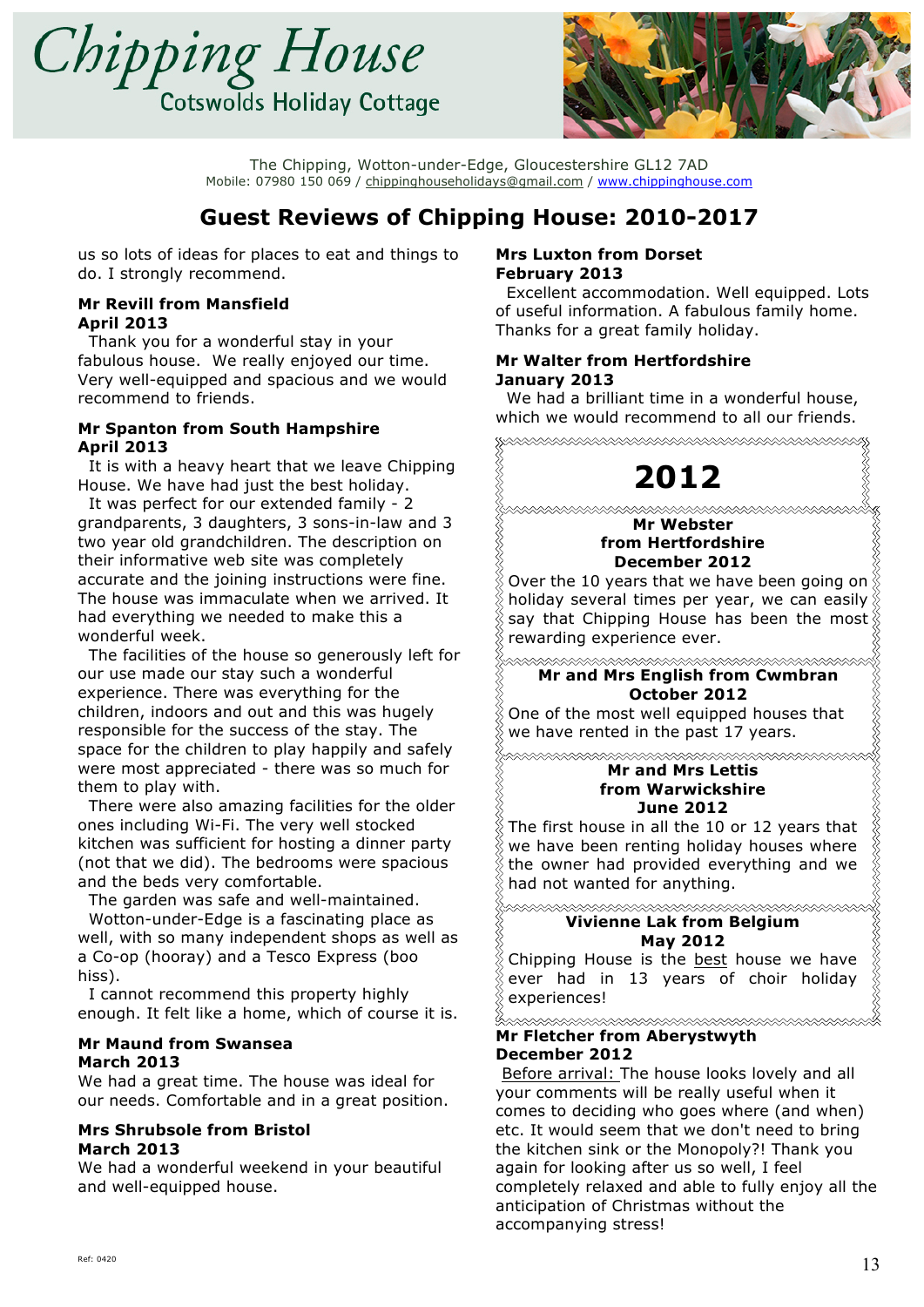



# **Guest Reviews of Chipping House: 2010-2017**

 After leaving: The property was beautiful but not intimidating. We all agreed that we felt at home straight away. It didn't feel like a rented property and there were some lovely personal touches, Christmas decorations, plenty of logs for the woodburners, maps etc!

 We loved the little town of Wotton-under-Edge. Everyone was particularly friendly and helpful and the many walks from the door across the decidedly waterlogged fields were really enjoyable. A perfect holiday!

#### **Mr Webster from Hertfordshire December 2012**

 Thank you for the attention to details. The house was simply perfect for our long weekend and the house was clean. We spent so much time in the house as it was so spacious and comfortable. There was a plentiful supply of cutlery and crockery and this made preparation and presentation so much easier.

 One of our party was recovering from an operation one week ago and the short walks to The Swan and the shops was a blessing.

### **Mrs Massey from Watford December 2012**

 The house was warm and extremely comfortable. It's a great location for exploring the Cotswolds.

### **The Carré Family from Sheffield December 2012**

 You have such a beautiful house and in a lovely setting. We all enjoyed our time enormously and were comfortable and felt extremely well catered for.

 You seem to have everything for everyone and we look forward to coming back again one day.

#### **Mrs Boyne from Devon December 2012**

 We have all had an amazing time at your house. It was absolutely perfect for our family, young and old. Would definitely love to come back again next year and make it a family tradition. The house was very well equipped and the beds were so comfortable.

 Thank you so much for all the information and the finishing touches, which made it extra special.

### **The Tinsons from Isle of Wight November/December 2012**

Our group has been spending this week away for around eighteen years now. We were ... prompted to return to Chipping House because not only is the house 'Grand' and interesting, the surrounding area has so much to offer, as does the town.

#### **Mr and Mrs Weston from St Austell Autumn 2012**

Well equipped family house. A great venue for a family get-together. Enjoyable sessions at the Falcon steakhouse. Thank you for the welcome pack.

### **Mrs Bauer from Gloucestershire October 2012**

Fantastic weekend in superbly equipped house. Very comfortable. Could highly recommend. Wotton-under-Edge is a great little town with beautiful walks.

#### **Mrs Smith from Forest of Dean September 2012**

A truly remarkable family house that is really well equipped. We enjoyed our stay immensely which all contributed to making our son's wedding and our stay for a week a memorable occasion.

#### **Mark C from London September 2012**

 Very comfortable accommodation, well equipped kitchen, plenty of room for large family meals, a well stocked library with plenty of puzzles and games, a large screen TV for those that need one and a more relaxing TV free room for those that don't. Good sized private garden for badminton etc. Local shops, swimming pool and cinema all within a few hundred yards. Cinema was great.

### **Mr and Mrs Challen from Kent August 2012**

 We have had a fantastic week in a beautiful area. So much to see and plenty of places to visit: Bath, Dyrham Park, Newark, Gloucester Cathedral.

 The house and garden are great and extremely well equipped. Superb accommodation – loved the two separate living rooms/library. Lovely private garden.

 Lunches in the Swan Hotel and nearby Hunters Hall are both recommended.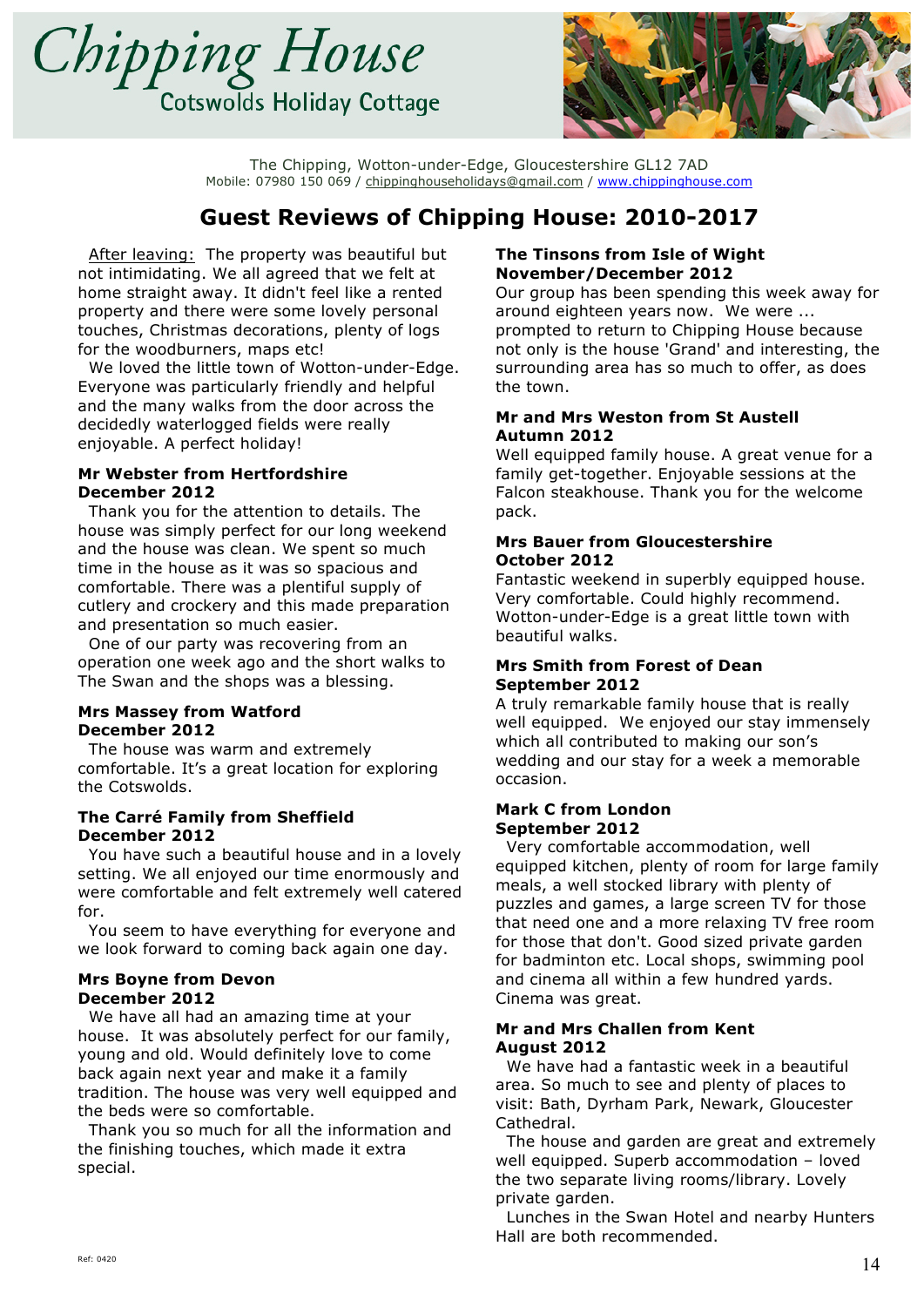



# **Guest Reviews of Chipping House: 2010-2017**

 We are sad to be leaving and hope to make a return visit.

#### **Mr Mallagh from London August 2012**

 Such a lovely homely home. Felt very comfortable. Home from home.

 We were welcomed warmly by the owners who have thought of absolutely everything in this beautiful house. We stayed as a family holiday with ages ranging from 3 to 84 and everyone found something to do (summer rain!) we even hired the local village pool for an hour - bargain at £50 per hour! The house is so 'cosy' considering it sleeps 14 and the owners are a mine of information. We ate at the long dining table/played cards there, we played family games in the day room and listened to music & bookworms read in the living room. The youngsters enjoyed the study (laptops etc) and the emperor bed in the master bedroom....was so comfy & quiet we over slept most days! Definitely going back :)))

#### **Mr & Mrs Phipps from Milton Keynes July 2012**

 The whole family congratulated us on finding such a perfect venue for our special get together. We had a truly enjoyable time. Bedrooms / bathrooms - all we needed for a good night's sleep, kitchen / dining - all there.

 I loved the quiet room where I was able to get better and rest, enjoying books on all sorts of different subjects and (in the playroom) the children sang and acted. Our daughter over from Australia was able to keep up with work in the study. Garden - even down to wellie boots - and we found fresh rosemary to go with the lamb - it was good.

 Swimming twice a day *(in Wotton Pool)*, walks, delis to die for and above all such nice local people. And we did appreciate all the information - we never had to ask ourselves any questions!

 Perfect for an all ages family get together. Very good location and the house offered simply everything needed no matter the weather.

#### **Mr and Mrs Sterritt from Northern Ireland July 2012**

 Beautiful house. Information provided, including emails, was very helpful and reassuringly informative. House contains everything you could possibly need.

 NB We found the Royal Oak pub/restaurant very family friendly and welcoming atmosphere. Good food at reasonable prices.

### **Ollie, Lauren and Mae (all under 10) June/July 2012**

 This place is epic. Whoever lives here is very lucky. It is a *(sic)* amazing experience with lots of stuff to do.

#### **Mr Culleton from Swansea June 2012**

 No property is exactly what you imagine from the 'brochure'. However, Chipping House exceeded our expectations.

 The property is spacious and very well equipped. Our 2½ year old grandson was kept amused by the variety of toys and games in the playroom.

 The location was ideal, having the convenience of local facilities on your doorstep. The garden is private, a safe play area and ideal for relaxing. The beds were comfortable (which is often a weakness in some holiday accommodation).

#### **Ann Lettis from Warwickshire June 2012**

Wonderful house. Super place for:

- **Grandparents**
- Parents
- Children
- Grandchildren

Five stars for the cleaner – the house was immaculate.

### **Vivienne Lak from Oud-Heverlee, Belgium May/June 2012**

Chipping House is the best house we have ever had in 13 years of choir holiday experiences! The beds are incredibly good and so is the library, the garden, the kitchen; we are really impressed by your lovely home.

#### **Mrs Prettyjohns from Leicestershire May 2012**

 We thoroughly enjoyed our stay. We found the beds very comfortable. We enjoyed having two sitting rooms. One with television and one without so people had a choice.... watching TV or chatting and listening to music. We also liked that the house was in the village so near to places to eat and to buy provisions.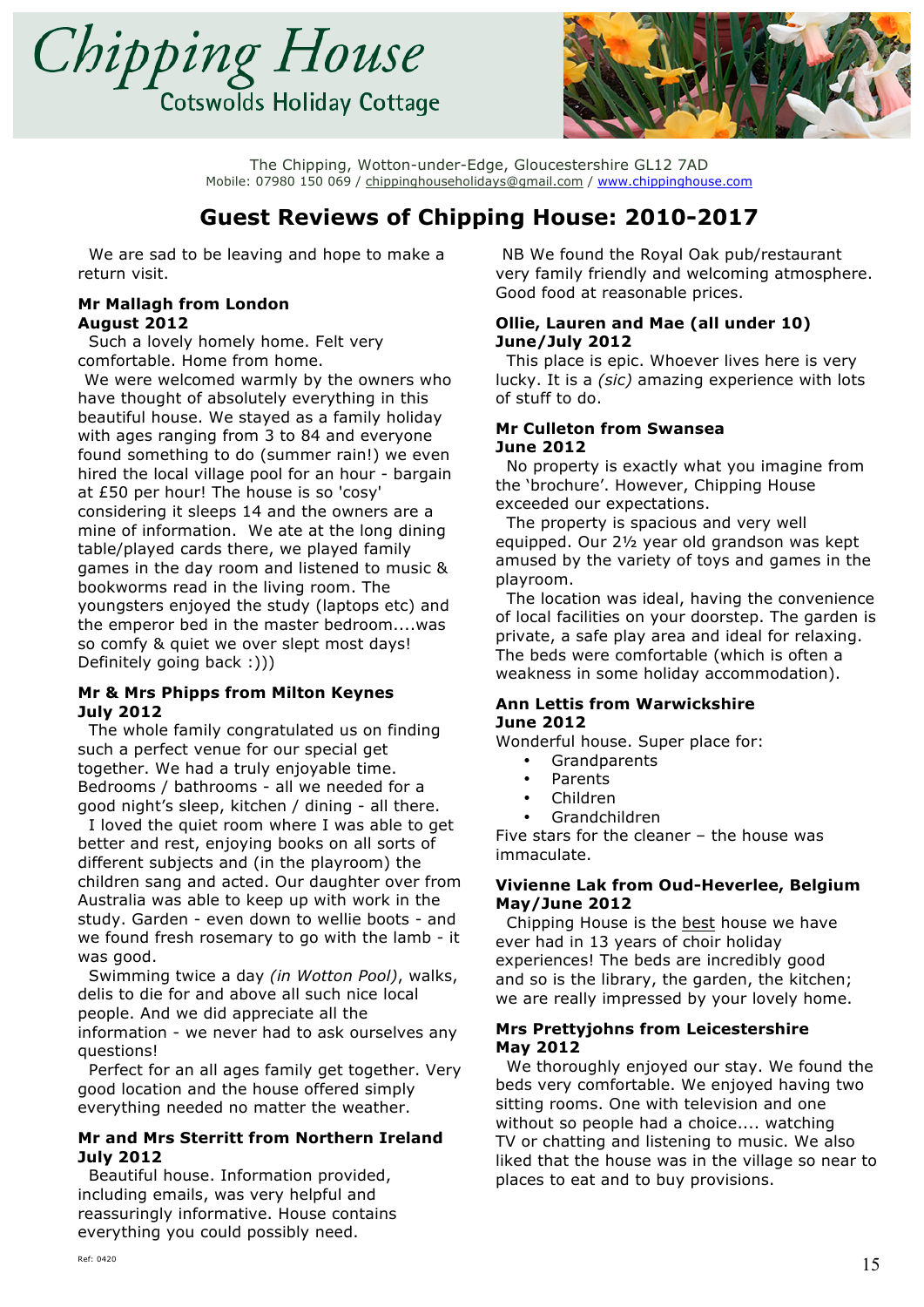



# **Guest Reviews of Chipping House: 2010-2017**

#### **Mrs Hayter from Hampshire April 2012**

 Lovely house, clean and tidy and very well kitted out. Twelve adults had a great time. Plenty of information regarding the house and surrounding area. The house was great to chill out in. Lots of things to do in the house if the weather was bad, which it was...puzzles, books, games, big TV. Not forgetting the lovely wood burning stoves, which kept us all cosy, what a treat!

 Chipping House has the feel of a family home, really welcoming and good parking too. Really lovely home, we had a super weekend.

#### **Mr and Mrs Rose from Derbyshire April 2012**

 We had a wonderful week – three generations of happiness.

#### **Mrs Fripp from Dorset April 2012**

 Excellent venue and location for walking the Cotswold Way. An extremely well equipped house.

#### **Mrs Williams from Essex April 2012**

 The owners were very welcoming. They had thought of everything. Thanks to the housekeeper as well

 The house was well equipped and very comfortable. There was helpful information about the practical running of the house and also about its interesting history. My grandchildren loved the play room. We had a great time at Chipping House. It has everything that you could wish for.

#### **Mrs Riley from Andover March 2012**

 Very comfortable. We appreciated the detailed instructions for appliances and the play resources for the children. A great space for 3 generations to enjoy time together whilst having 'quiet time' in our own rooms if required.

#### **Mr Hall from Hook January 2012**

 Perfect for our family celebration. Plenty of toys, games and dressing up clothes for the grandchildren. Good location for the town and sightseeing.

**2010-2011**

### **The Brown Family from Witham June 2011**

All the extra little touches were appreciated.

**The Rudge Family from Aberdeen September 2011**

The property is very well maintained, very well equipped and very well placed within the lovely village.

### **Mr Smith from South Africa Christmas 2011**

Chipping House was everything that we had expected and more. You seem to have thought of every need that may occur and have the facilities and equipment to meet those needs.

#### ℅⋘⋘⋘⋘⋘⋘⋘⋘⋘⋘⋘⋘⋘⋘⋘ **Mr Smith from South Africa December 2011**

 The Christmas (at Chipping House) was stunning! Everybody arrived as scheduled from Hong Kong, from Virginia State and from Hereford (UK). For the first time, my wife and I had the whole of our immediate family under one beautiful roof, life cannot get any better than that!! To all be seated for special meals with the most special people in our lives will stay with us forever.

 The house was everything that we had expected and more. You seem to have thought of every need that may occur and have the facilities and equipment to meet those needs. Our son cooked Christmas lunch and for the first time ever did not run out of pots and pans!

 We made good use of the library and games room and all the children loved the rocking horse.

 On Christmas Eve we played the family games including Trivial Pursuits at which we men excelled, until it was pointed out that the game was for players between eight and twelve years of age, yet another special memory.

 The beds were comfortable with good linen and towelling; central heating was a godsend to us Southern hemisphere oldies and the wood fires added that lovely ambience. The garden was well used as a sports field and the close access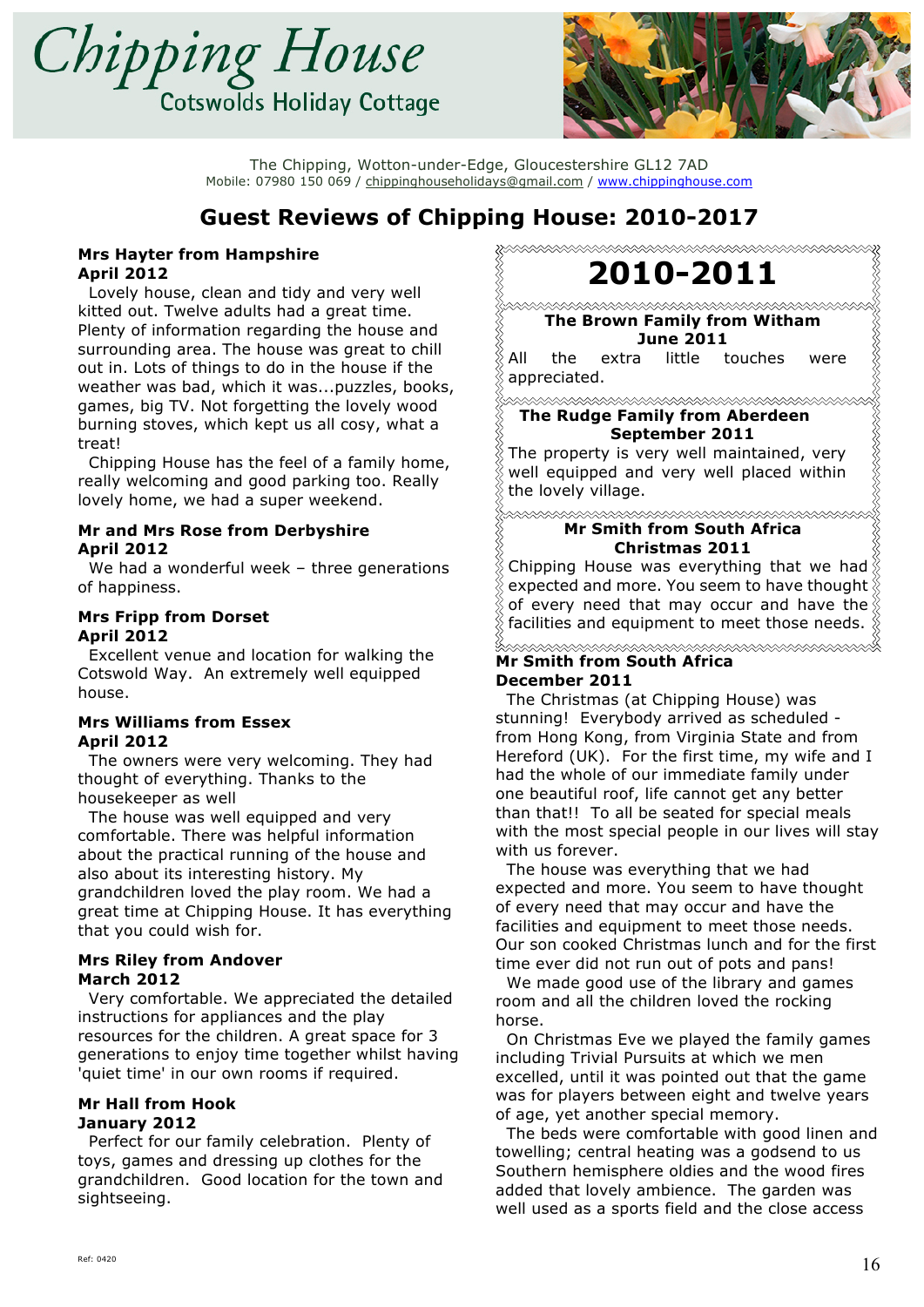



### **Guest Reviews of Chipping House: 2010-2017**

to the village shops meant that there was no hassling with shopping lists and driving.

 The baptism of two of our grandchildren was another beautiful experience and many more family members joined us on that special day.

 Thank you for your guidance and advice, the locals from the tea room to the farm centre were all charming and helpful; the tree and turkey were ready for us on arrival. We wanted to leave the tree as it had given us such joy as all of the grandchildren had helped with the decorating, they will be delighted as we are, to know that it gave pleasure to other people.

 Your house is beautiful and will be ever present in our family memories.

#### **Mr and Mrs Garner from Nottingham November 2011**

 Everyone (10 adults and 2 young children) could not fault Chipping House - the location, the accommodation, helpful information, the abundance of crockery and glassware, kitchen utensils and pots & pans. The extra touches of hairdryers in most rooms, clear instructions and directions for use of facilities etc made Chipping House an ideal destination for our gathering.

 The children (and the adults!) thought the 'toy room' was heaven and made great use of the 'playroom' with all the games and toys they found there.

 The setting in the heart of Wotton-under-Edge was ideal for exploring the Cotswolds.

 The owner was most welcoming and accommodating of the needs of our party. We would not hesitate to recommend it to friends. We all want to come back one day to this special 'home-from-home'.

#### **Trish Young from Sydney October 2011**

 We had a lovely time here in your beautiful house. Specially appreciated all the books – especially the history books and the big book on Wotton in particular.

#### **Mrs Leeming from Northamptonshire October 2011**

 Your house was very accommodating. Loved the village local shops and 'The Singing Teapot' for a superb breakfast.

### **The Rudge family from Aberdeen September 2011**

Ref: 0420  $17$  Stayed at Chipping House for one week in early September. Family joined us for first weekend -

which ranged from 2 year old to 70 year old. Everyone thoroughly enjoyed staying here.

 The property is very well maintained, very well equipped and very well placed within the lovely village. Chipping House was immaculate and very homely. We also met the owner, who is a lovely lady. We had friends join us for the rest of the week and again they were very impressed.

 Had great meals in the Swan, Star and Royal Oak.

 Will definitely been returning to Chipping House and have no hesitation in recommending this property.

#### **The Green Family from Hampshire August 2011**

 House perfect for our family group of eight. We all found our own space and had a brilliant week. Location excellent. Grateful for the hand soap, washing powder etc.

#### **Mrs Blower from Folkestone August 2011**

 We had a wonderful time in your lovely home. The bookshelves in the lounge are an inspiration! We certainly had no time to get bored with so much to do and see, both in the house and in the area.

 Although it is a large house it has a very homely feel, and we particularly loved the 'children's lounge' with the books, jigsaw puzzles and games, which were made very good use of!

 The Emperor bedroom is beautiful! Thank you for opening up your home and making the experience so interesting!

#### **The Blencowes from Nottinghamshire July/August 2011**

By far the most spacious and well equipped rental we have had. Nice to have all the amenities within walking distance and good parking. Weather helped and we have all enjoyed a great holiday. Still lots to see in this area.

#### **Mrs Jeynes from Wotton under Edge July 2011**

Lovely house, thank you. Perfect for entertaining. Great garden. Very friendly helpers/cleaners. Good notes in files.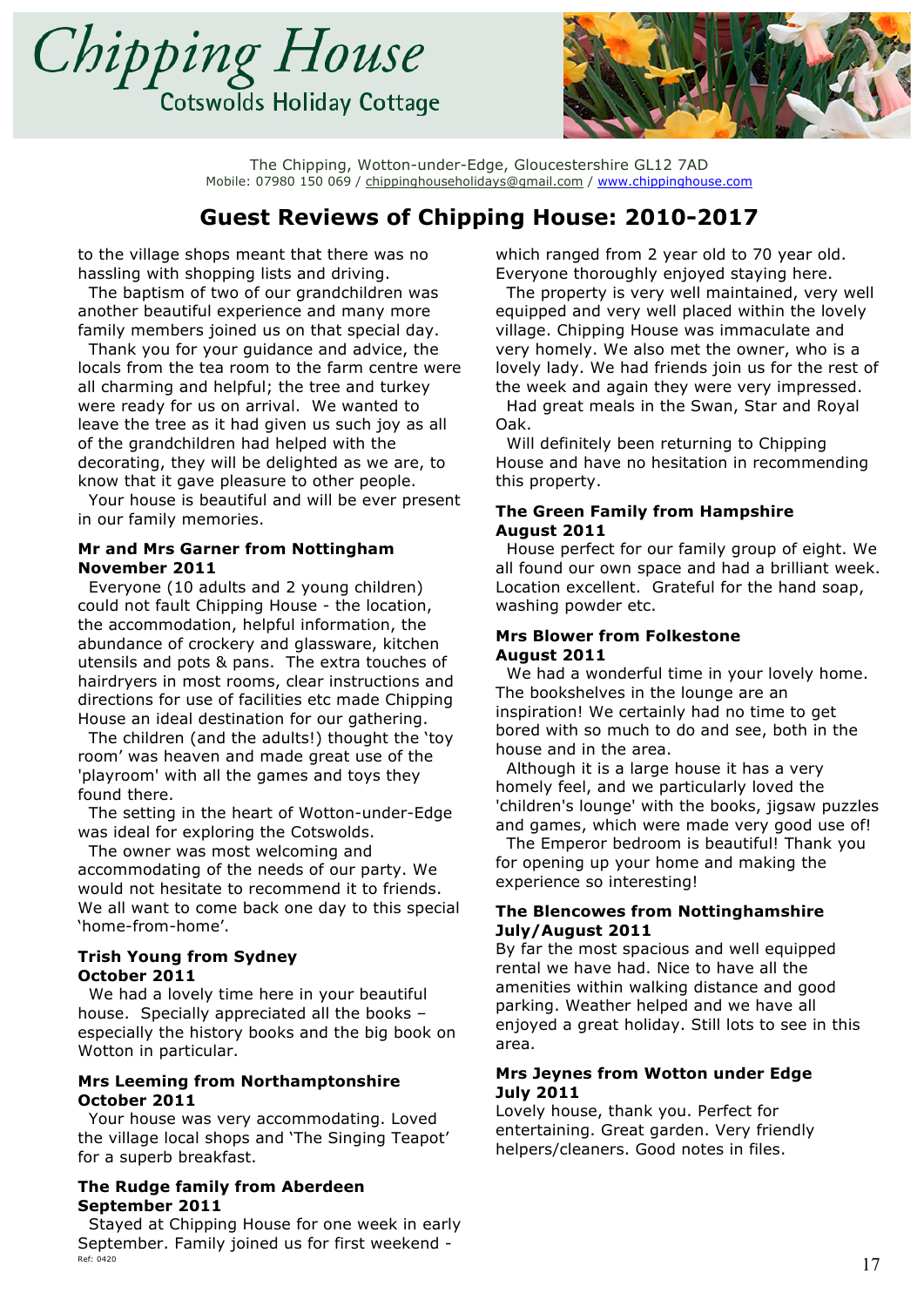



### **Guest Reviews of Chipping House: 2010-2017**

#### **Mrs Kenward from West Sussex July 2011**

 The layout worked well for three generations. Hostess trolley and ship's bell were really useful. Cinema just one minute away ...

### **Ms England from Worcestershire July 2011**

 We had a lovely holiday. We are really sorry to leave this spacious house, which still felt like home with personal touches.

#### **Mr Batchelor from Hertfordshire June 2011**

 We absolutely loved our stay. The house was like a home from home. Very well equipped, beautiful decor and immaculately clean.

### **The Brown Family from Witham June 2011**

 Very comfortable and well equipped for our party of 7 adults and a baby. We made use of the whole house and leave chilled ready for Essex life again!

 All the extra little touches were appreciated and putting on the kettle for a cuppa on arrival was lovely.

 The house was very grand in size but homely. There were welcoming tea, coffee, milk and flowers. The house was central to the town. The facilities were brilliant, everything was thought of for young and old alike. The kitchen was better equipped than mine!

 Thoroughly recommend Chipping House for large families and 'get togethers'.

#### **Mrs Goldsmith from Surrey April/May 2011**

 Thought the house and gardens were great. The kitchen was well stocked and we loved the family room. Internet was great. Loved the study. Everyone said complimentary things about the bed linen and duvets.

#### **Mrs Broughton from Oxfordshire April 2011**

 Very helpful owner. We were blessed with good weather and enjoyed the garden. Very practical space in the house for the two young children who were in our party.

#### **Mrs Goody from Honiton April 2011**

Lovely house – very spacious. Children (x6!) enjoyed the games and books.

#### **Miss Bowden from Greenwich March 2011**

Location – right in town

Area – lovely countryside just outside the town Property – spacious, clean, right amount of bathrooms for a big group, lots of crockery etc, fittings of a high standard

The house is great  $-$  it has everything that you could ask for, plus other things that exceeded our expectations.

#### **Mr Skinner from Northampton March 2011**

Nice house. Worked well with a large group and pretty safe for children. Owners very helpful.

#### **Mrs Coles from Witney February 2011**

House very suitable for needs and housekeeper extremely helpful.

#### **Mr Jeffrey from Buckinghamshire February 2011**

Very much enjoyed our stay. Used the house as a writing retreat and productivity was high! Very well equipped residence – we wanted for nothing and appreciated all the local information provided.

#### **Miss Polley from Suffolk January 2011**

The house had fantastic facilities and so many games for the kids to play. It was brilliant. We all had a wonderful time.

#### **Mrs Cochrane from York December 2010**

The house was lovely and perfect for our needs, spacious and comfortable, with goodquality furnishings and a friendly welcome from the 'literature', and a helpful response from the owner & housekeeper. It was very well equipped for all ages and it really felt like a 'home' for the weekend we were there.

 We loved the fact that it was so near the town centre so we could just wander round the shops, and there are some really nice short walks. The pre-Christmas weekend was a great success with all members of the family and we're already thinking of coming back next year!

### **Mr Hooper from Kidderminster December 2010**